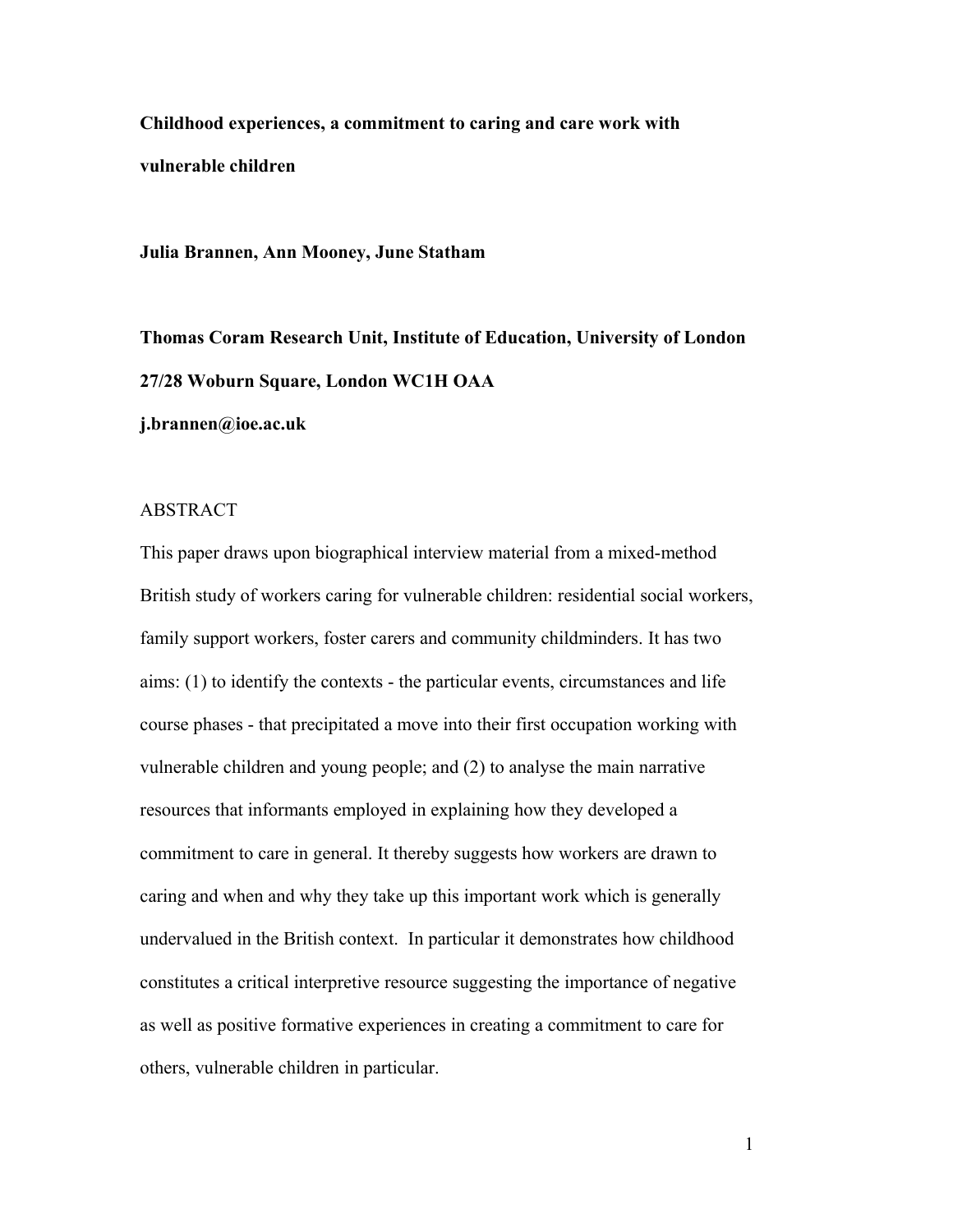# KEY WORDS

Childcare workers, caring commitment, vulnerable children, childhood

experience, biographical research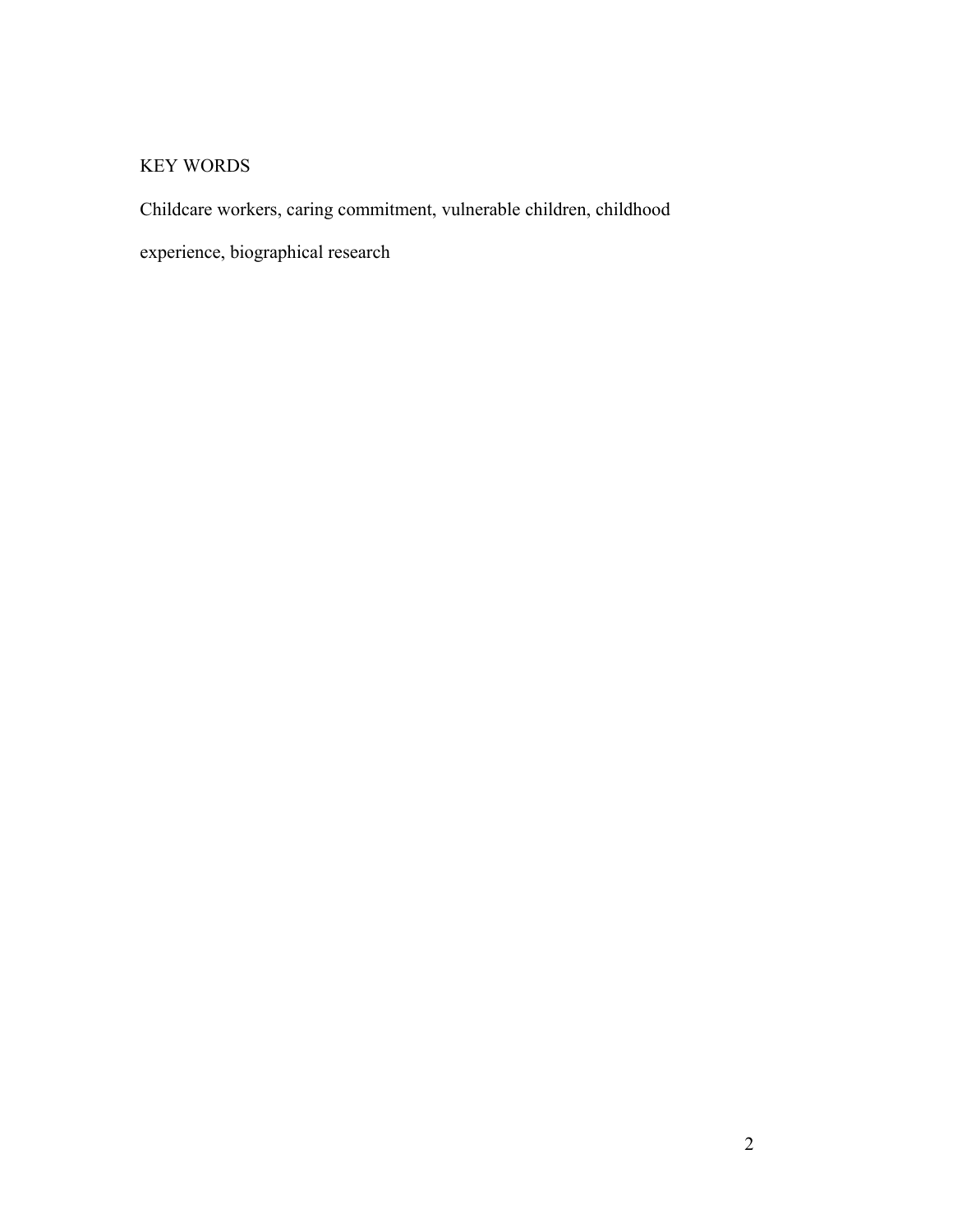# **PAPER**

*'I suppose I've always kind of been in that caring role.'*

Childcare work is heavily gendered and generally undervalued in Britain (Owen 2003; Brannen and Moss 2003). The UK children's workforce is currently receiving considerable public policy attention in response to recent scandals concerning the care of vulnerable children (Laming 2003) and longstanding problems of recruitment and retention in this field (Eborall 2005; Children's Workforce Development Council 2006). A study that involves the most disadvantaged groups in society – children who are socially and emotionally vulnerable and often from disadvantaged families – provides an important test case for understanding the conditions under which this important work is taken up, and the sources of a commitment to caring for children and to work that is demanding and emotionally stressful.

The paper will discuss the theories and methods used, in particular the biographical interview approach. This will be followed by an analysis of the particular circumstances and contexts that workers said prompted them to enter childcare work in the first place. It will then turn to the paper's second analytic focus: to identify the main narratives concerning the genesis of a commitment to caring and will suggest how past adversity and unhappiness can form part of a narrative repertoire by which workers explain their commitment to care.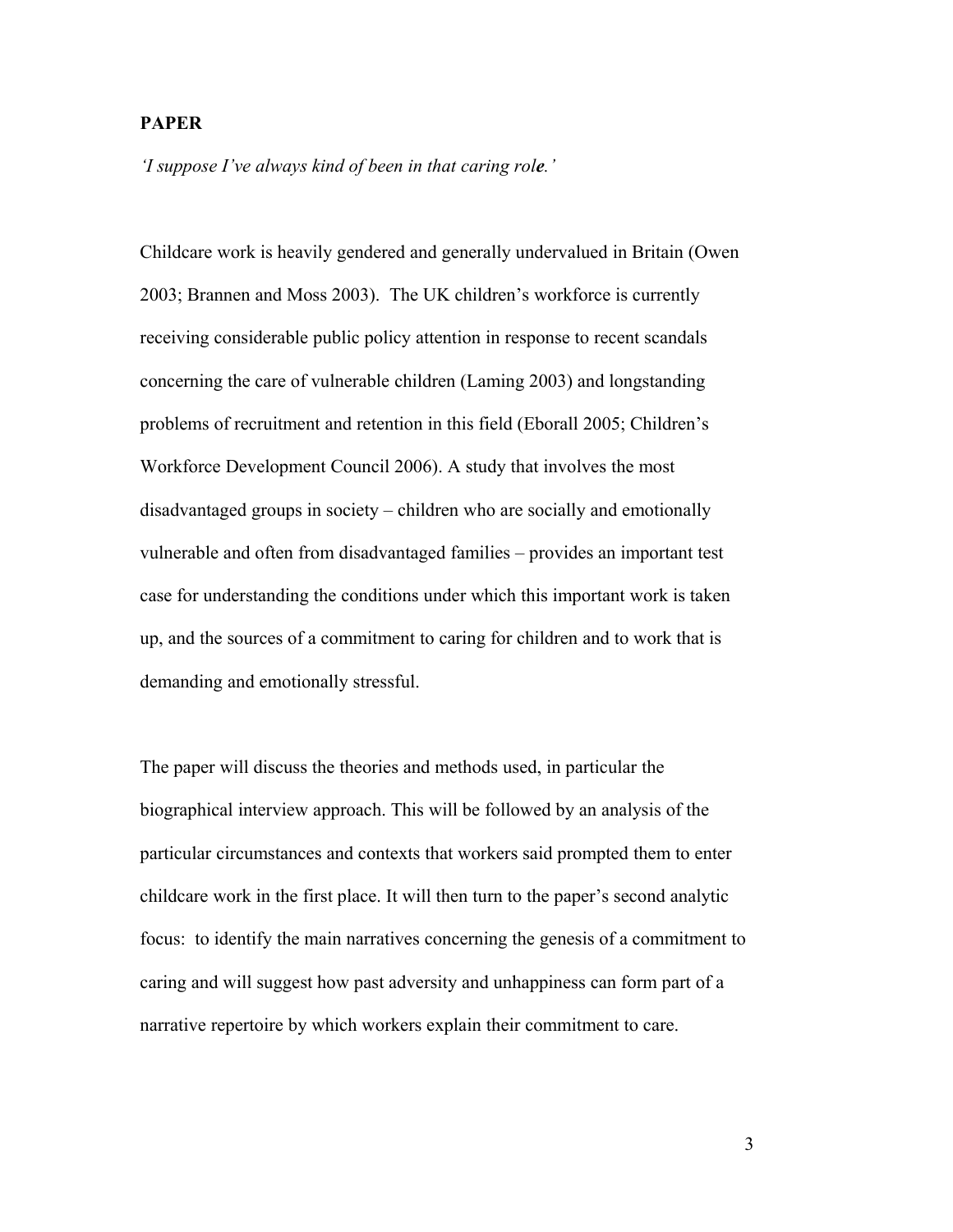## **Theorising a commitment to caring**

Caring for vulnerable children is a paid job but needs to be theorised as more than work. Two sets of conceptualisations are relevant here. The first concerns the ethics of care (Tronto 1993, Sevenhuijsen 1998). As Tronto (1993) suggests, caring constitutes ethical practices that consist of four elements: attentiveness (caring about), responsibility, competence and responsiveness. The concept of an ethics of care is reflected in the notion of care commitments and responsibilities as 'negotiated' social processes and applied in their family research (Finch and Mason, 1993). Three aspects can be distinguished: (a) relational aspects whereby responsibilities are a product of interaction between individuals over time; (b) context specificity in which negotiations are embedded in concrete, particular and local situations and informed by knowledge of this context and of other actors; (c ) negotiations that takes place with the self as people construct and confirm their identities as moral beings in wanting (and deciding) to care, and in the exchange of support (Finch and Mason, 1993). Negotiating care responsibilities therefore recognises both individual agency and the structural context: actions decided on the basis of what seems 'right' under given social conditions.

A second theorisation concerns the 'capacity to care' which, as Hollway (2006) discusses, relates to notions of subjectivity and intersubjectivity. Noting that care connotes suffering in Anglo-Saxon languages, she cites Levinas' argument that we risk imposing the self upon the other, and the attendant consequences of omnipotence and dependence. Drawing on psychoanalytic theory, Hollway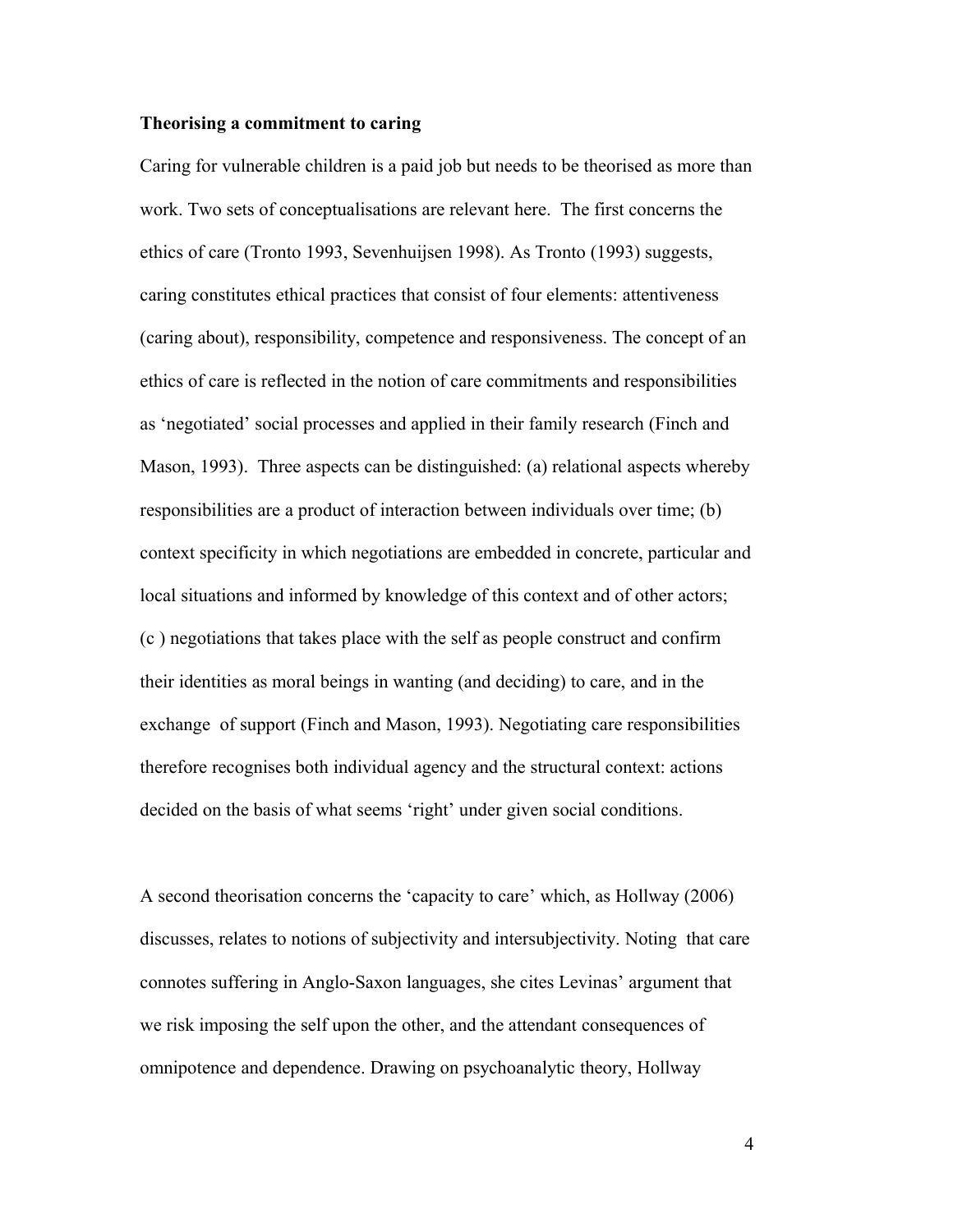(2006) argues that a capacity to care requires both identification with and differentiation from the other. When an individual recognises another's pain as being similar to one's own, such identification needs also to be to be accompanied by a recognition that the other is separate from the self or 'troubles will start that lead to failure to care' (p106).

Moreover caring about the other is not a fixed state but fluctuates. Caring is shaped in the formative period of the life course: it flourishes or is compromised as a result of early primary relationships and the way these extend across the life course and institutions and relationships (Hollway 2006: 127). People may feel 'called' to care about others and to care work because of particular experiences and events during the course of their lives. A study of the autobiographical writing of social workers found that a calling to this kind of work typically originated in social workers' childhoods (Cree 2003). Cree notes the significance of : 'a childhood marred in some way by loss or adversity. They (social workers) grew up knowing what it felt like to be 'different' or an 'outsider'. …This in turn, led them to have a deep-seated desire to do something about it' (Cree, 2003).

In an analysis of fictional biographies - Bleak House and The Shorn Lamb - Hardy (2005) suggests that the commitment to do good can be understood not simply as a response to past adversity - in particular the loss of parents in childhood, but as *narrative* resources that an individual draws upon to deal with past pain.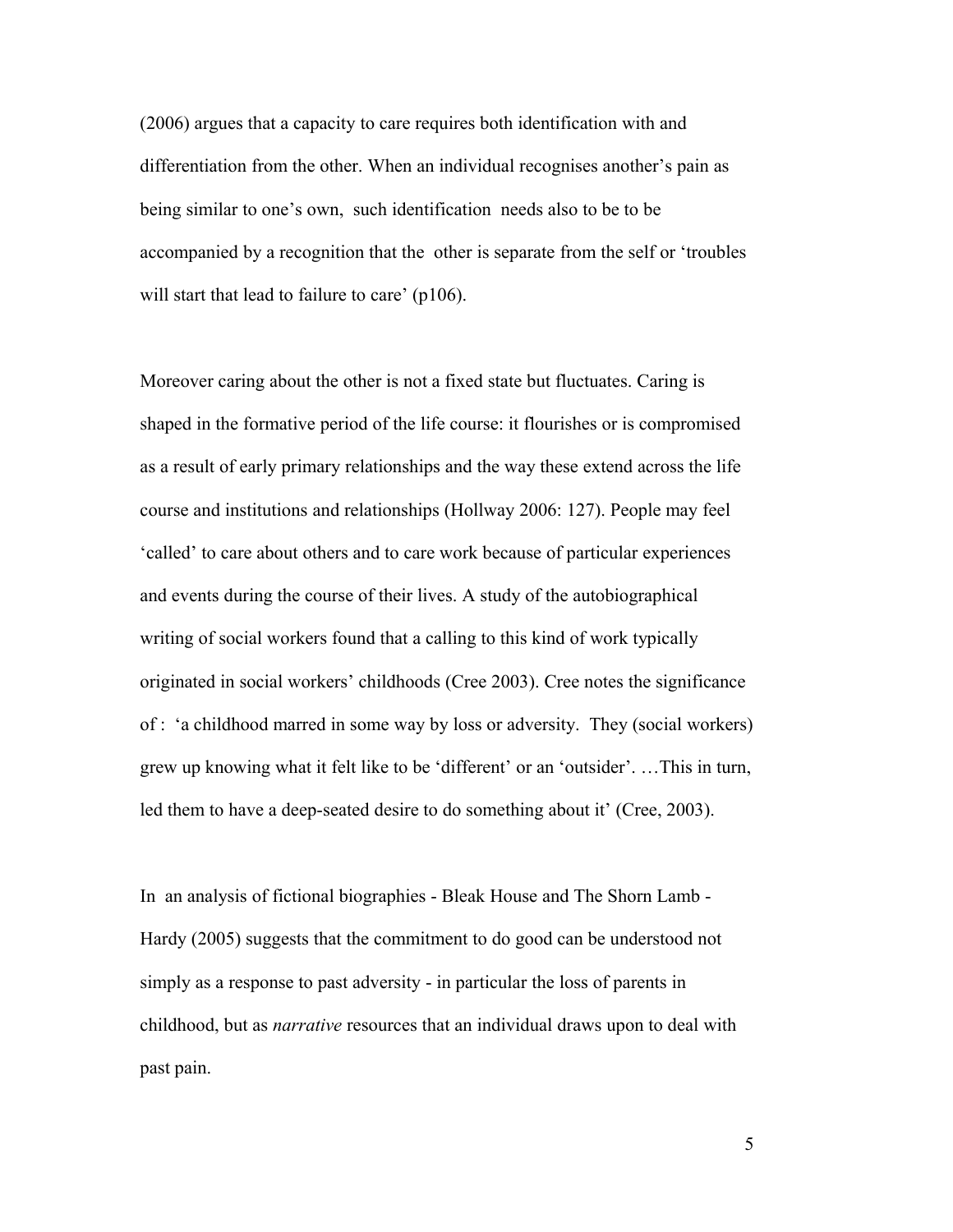Such theoretical insights shape how we understand a capacity and commitment to caring and how the decision to take up this kind of work unfolds. Moreover such commitment is a product of past and present actions, and of constraints and opportunities located in past, present and the future. Moreover, we can never know from a retrospective account why something 'really happened' while a prospective account on such a topic would be virtually impossible. In the study we could only recreate the processes by which people 'come to care' (the title of our book) through an analysis of the narratives about a commitment to caring and to care work that are framed in the present. In this study the task was facilitated by a biographic-interpretive methodology as we shall discuss.

# **Research questions, design and methodology**

The study's four groups included: (a) residential social workers working in children's homes, (b) family support workers, working either in local authority teams or family centres, (c) foster carers working either for a local authority or an independent foster agency, (d) community childminders (sometimes known as sponsored childminders) who care for children placed with them by social services.

The study (Brannen et al 2007) examined the development of 'careers' in childcare work in the context of their life course as a whole. It elucidated care workers' understandings of their work in different settings, their experiences of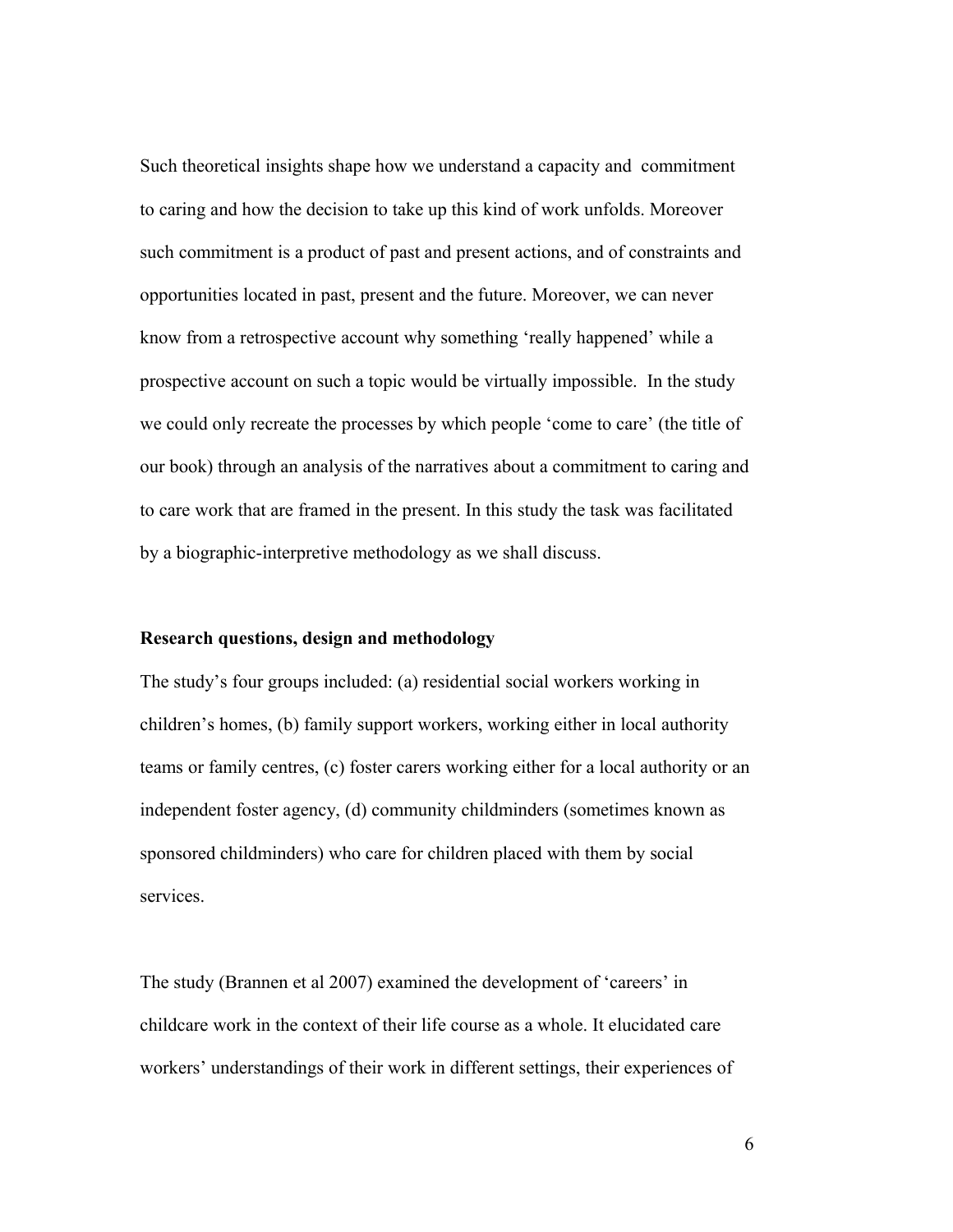their work conditions, and how they managed their caring work and unpaid care within family life in the context of the policies available and the management practices of the different types of workplace. Following from its policy concerns it examined issues of recruitment and retention in the childcare workforce by including a prospective element to the study to examine whether and why care workers left or stayed in the childcare workforce.

The four groups were not intended to be representative of these groups of childcare workers. Rather the groups provided a number of theoretical contrasts: workers in home versus institutional settings; the different life course phases in which workers are recruited to different types of care work including the age and needs of the children cared for; and the different employment statuses of these workers (most British foster carers do not receive pay as such). The kinds of work they engaged in ranged from the highly stressful in terms of the level of needs of children and young people, with children in residential care having the greatest needs and young children placed with community childminders generally having lower needs.

The study adopted both quantitative and qualitative methods. It began with a postal survey in three very different local authorities: a London borough, a large county council in the south of England, and a metropolitan authority in the north of England. The aim was to assess workers' characteristics, attitudes to the work and work intentions. We surveyed 150 workers of each type across public,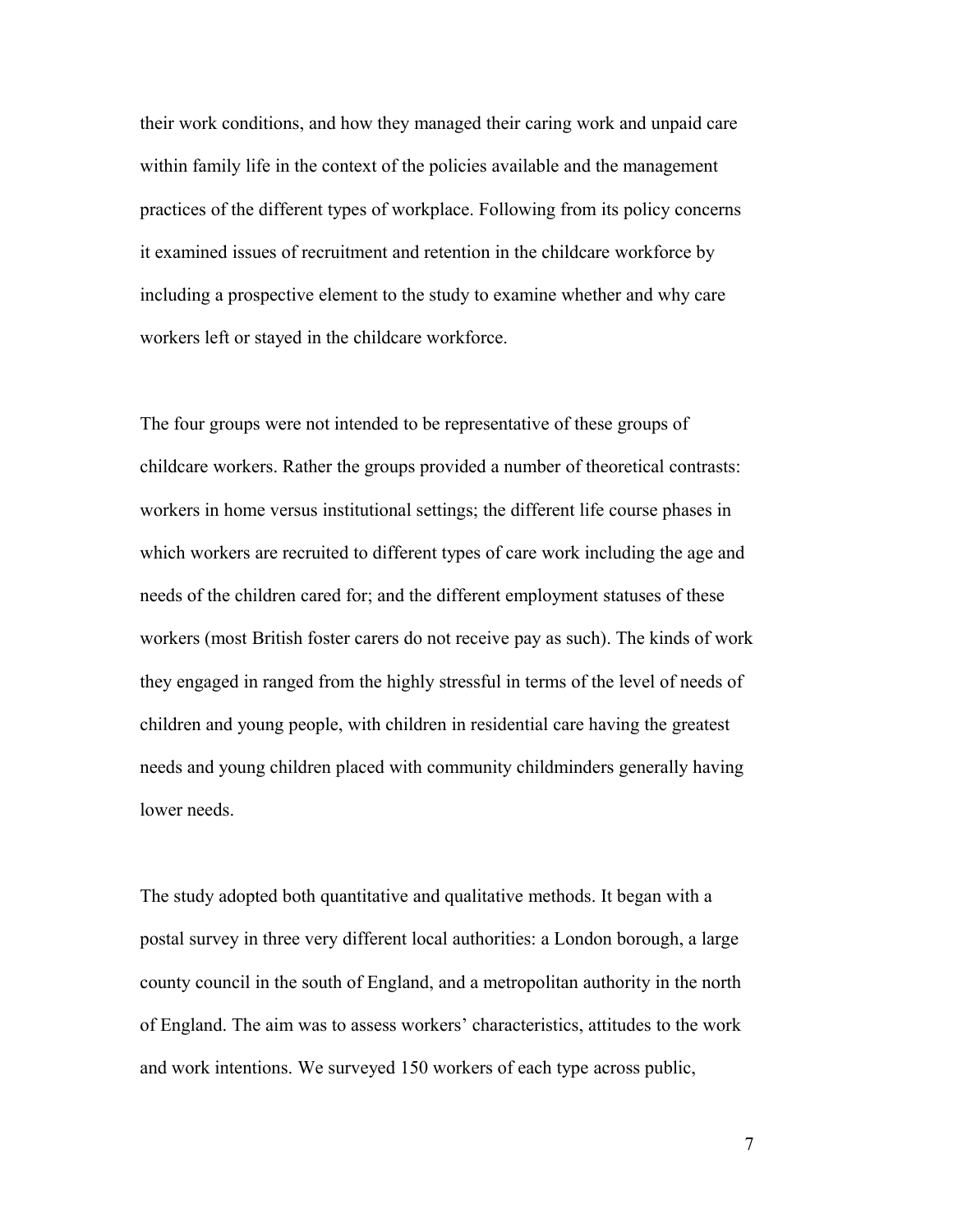voluntary and private sectors. Except for community childminders, this was achieved. Even though additional authorities were recruited in order to ensure sufficient numbers of the former (and also family support workers), many of the authorities approached had no identifiable scheme of community childminders. The survey participants were similar to those in other studies in being predominantly female, low educated, white (except for a substantial proportion of ethnic minority workers in one authority), and low paid (Simon et al, 2003; Triseliotis et al, 2000; Mooney et al, 2001; Mainey, 2003; Sinclair et al, 2004; Eborall, 2005). The response rate was 56 per cent  $(N=305)$ , a good response for a postal questionnaire especially one that depended upon intermediaries sending it out. This compares well with other studies (e.g. Mainey (2003) for a study of residential social workers (33%); Sinclair et al (2004), a study of foster carers  $(61\%)$ ; Mooney et al  $(2001)$  a study of childminders  $(62\%)$ ).

 Twenty four biographical-narrative interviews were conducted with six workers in each group from the survey, with partners also included in the foster group if fostering was a joint activity. Interviewees were selected on theoretical criteria including parenthood, life course phase, gender, ethnicity and type of employer. A follow–up survey of the original survey group was conducted a year later by telephone. A series of semi-structured interviews was also conducted with managers of the workers in children's services and in children's homes in order to explore policy and practice concerning recruitment, retention, training and support for managing work and family life responsibilities.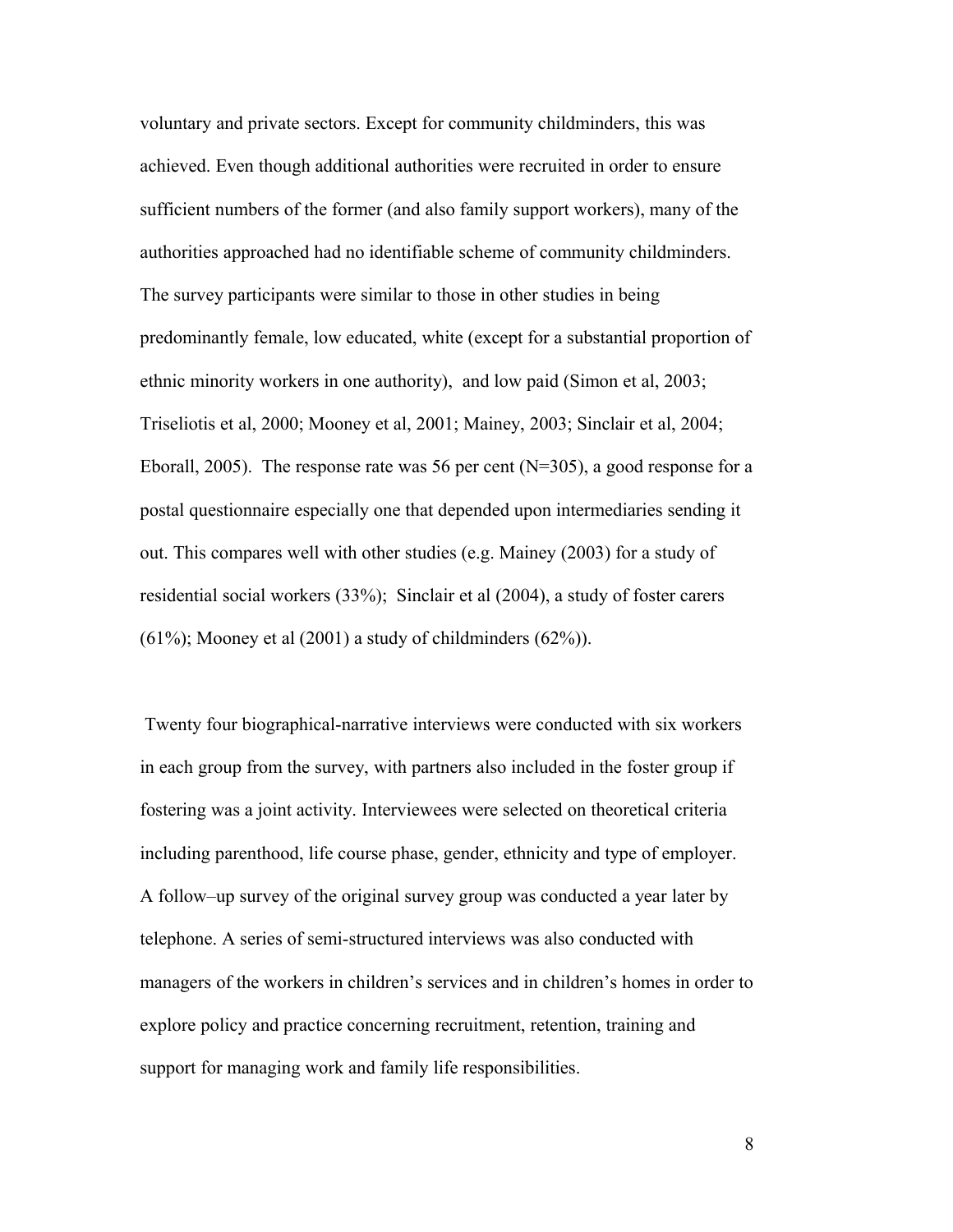## *A biographical approach*

A biography can be defined as a *story told in the present* about a person's *life in the past* and his or her *expectations for the future* (Nilsen 1996). Rather than seeing stories as separate, complete and self-sufficient they may be conceptualized as narrative practices ((Hyvarinen 2008, Gubrium and Holstein 2007) in which narrative activity is a sense-making process (Ochs and Capps 2001). Life narratives are also part of a repertoire that people tell themselves and others over time and therefore a key process in the development of identities. Orhan Pamuk, the Nobel prize winning author, writes in *The Black Book* that we only know who we are by telling stories about ourselves and that 'It is only when a man (sic) has nothing left to tell that he has come close to being truly himself' (1994 p374).

In *Oneself as Another* Ricoeur (1992) refers to the identity building process as 'emplotment' – a perpetual weaving and reweaving of past and present events into motives, situations, characters, and actions in which stories are revised as lives unfold (Antze 1996). According to Ricoeur, this narrative work reveals endemic tensions in the creation of social identities 'between the demand for concordance and the admission of discordances'. The past is 'something to be worked through' with consequences for the self.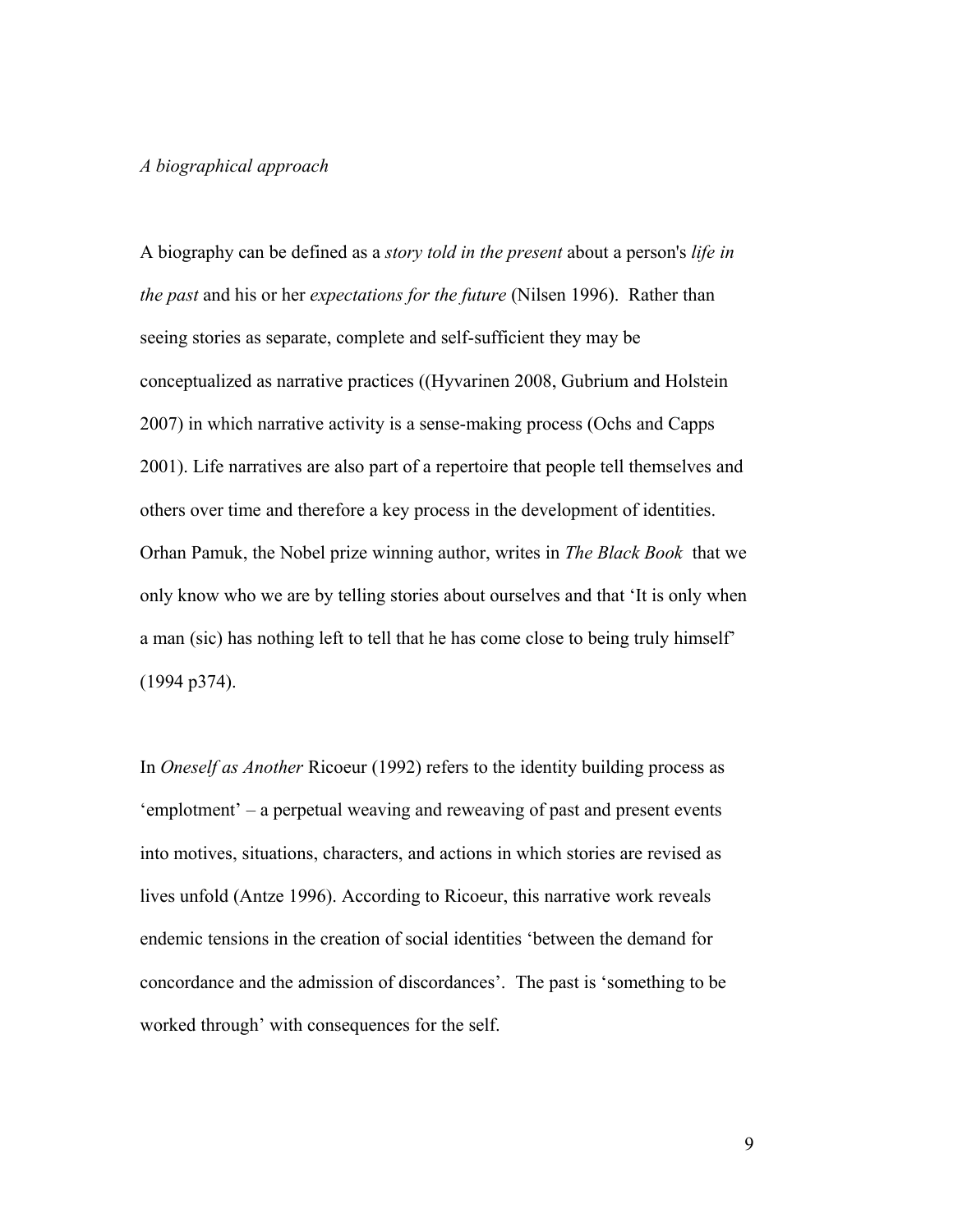A biographical approach also focuses on lives embedded in particular contexts and historical periods (Mills, 1959; Elder, 1985; Hareven and Masaoka, 1988). The notion of 'life course' had particular relevance in this study and refers to the progress of time not as a single pathway but in the sociological sense of life course as comprising a number of interconnected careers relating to work, parenthood, childhood and so on (Elder 1978). These career lines intersect at different points in time or proceed in parallel. The concept also had an agentic aspect in that people drive their own life course along different tramlines and sequence life course phases differently.

The biographic-narrative approach we adopted generated material in which individual childcare workers accounted for their commitment to care. It also allowed us to draw out the biographical 'facts' of the cases, for example their childhood and educational and work histories. In this paper we focus only upon one part of the care process namely how a *commitment to care* arises in their stories of particular periods in the life course and in particular contexts.

We invited interviewees to give a narrative of their own life (Wengraf 2001). Only after they had completed their free narratives did the interviewer pose follow up quest[i](#page-36-0)ons: first, 'narrative questions' about selected aspects of the life story that did not disturb the sequence of the story(see Wengraf 2001); and second, for purposes of ensuring comparability of material, semi-structured questions that covered issues that had not emerged in informants' stories.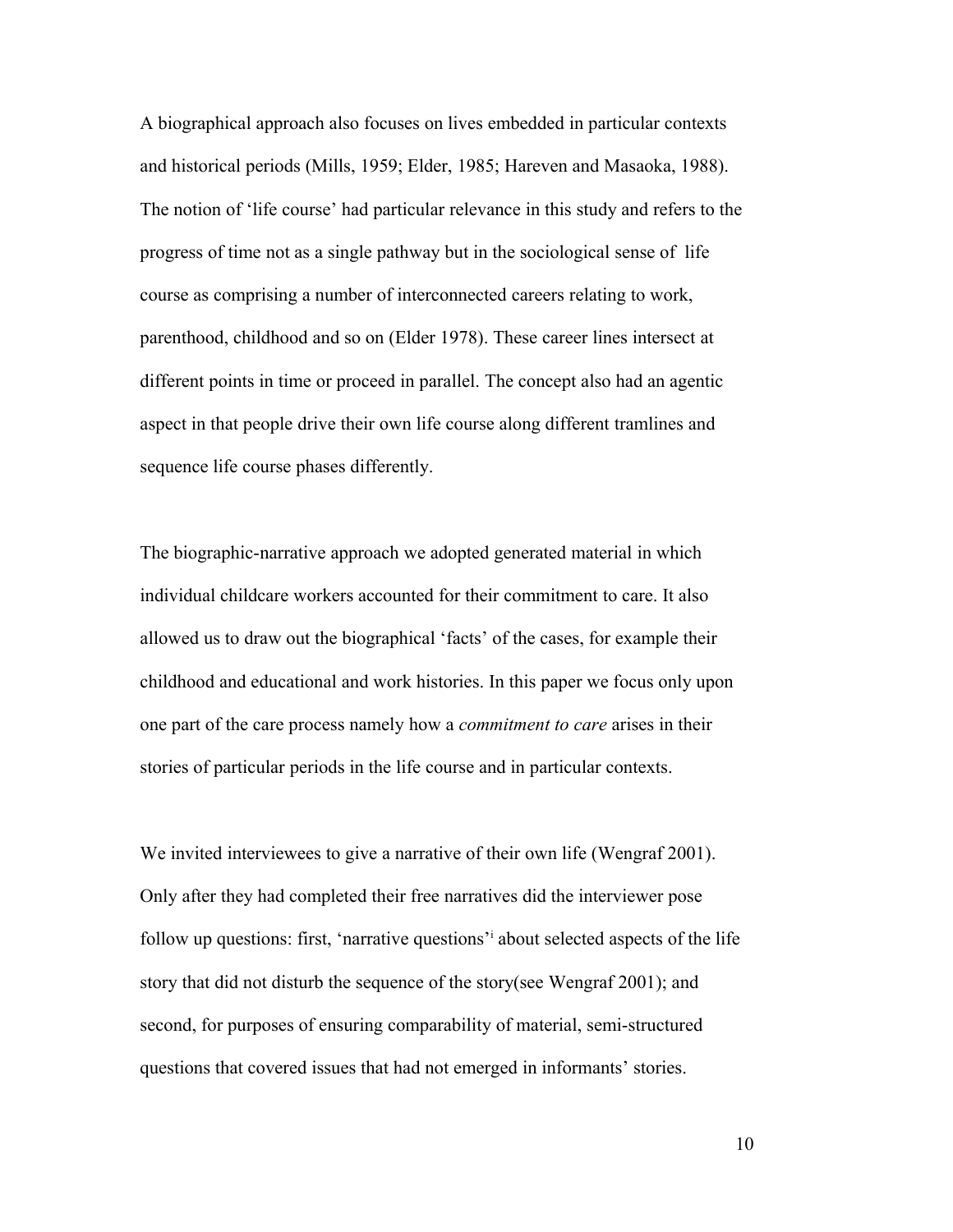The advantages of a biographical approach are in affording the opportunity to informants to weave their own connections (Nilsen, 1996) and the generation of a sense of *gestalt* (Wengraf, 2001). For the researcher, it brings into the frame all the evidence relevant to understanding a person's life: both the 'facts' of their lives and the interpretations placed upon them. The 'facts' of the life are kept conceptually distinct from the 'told story' in order to draw out how people both directed and interpreted their lives and also how their lives were shaped by the contexts and events that surrounded them (Wengraf, 2001). In the following analysis we disentangle informants' narratives concerning the genesis of a commitment to care from the contexts and events that prompted their entry into care work with vulnerable children.

Invited to tell the story of their work and family lives, care workers were guided by the focus of the study – how and why they came to care for vulnerable children, and thus were predisposed to give accounts framed in these terms. Thus although the biographical approach assumes that people's accounts are *not* produced under the conditions of a traditional interrogative interview, they are nonetheless shaped by the research focus. It also takes account of the fact that while people make sense of their lives, they do so with hindsight – in the light of subsequent events and in the context of the present, the present research encounter, their current life experiences and their future orientations. Moreover,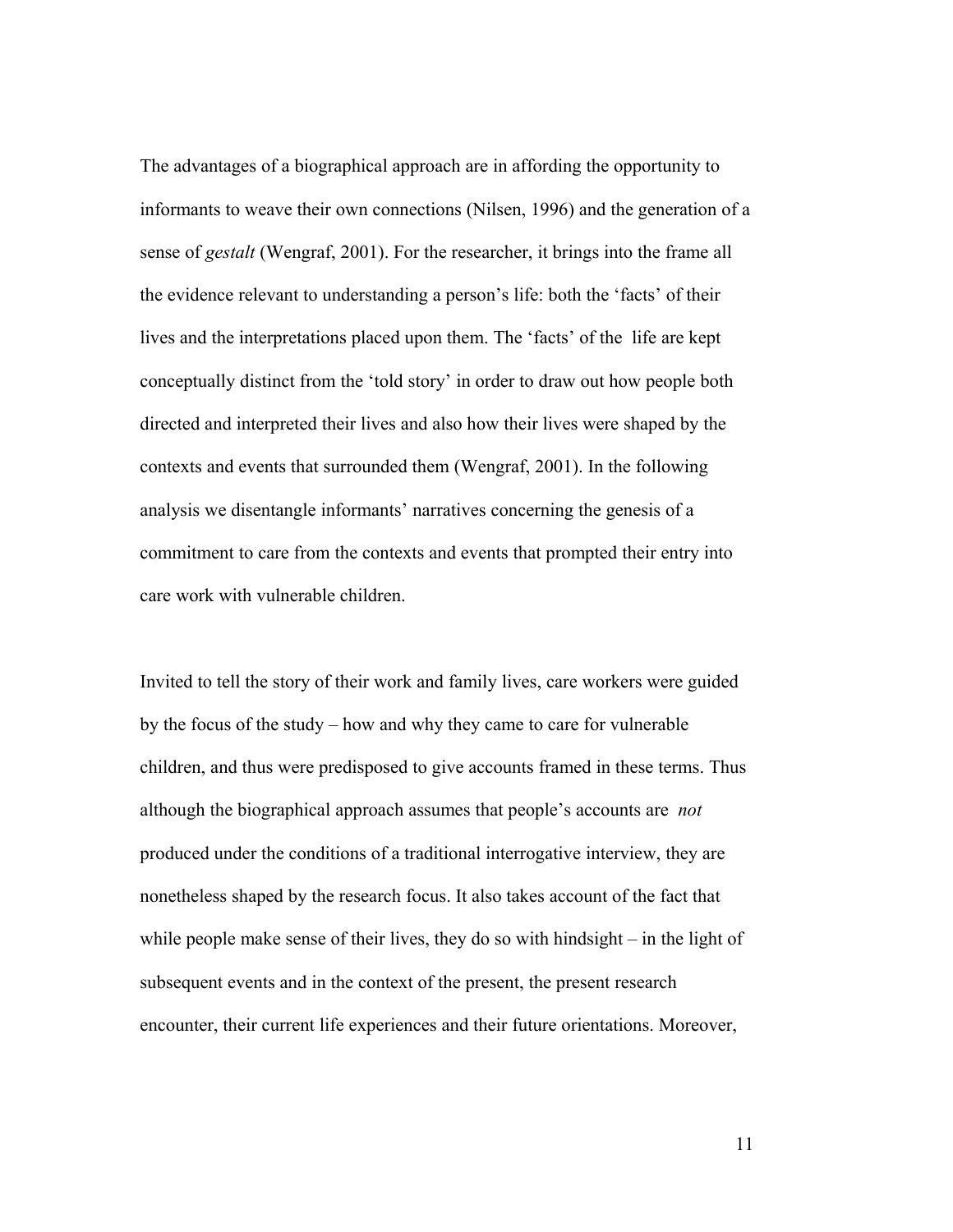as noted above, direct questions were asked about what had influenced their commitment to caring when this was not volunteered in the life story.

# **The contexts for entry into childcare work**

The analysis of the workers' life histories suggests that the first entry of these workers into occupations involving the care of vulnerable children typically occurred at critical moments in the life course or at particular life course phases. Often the start of a career in childcare work was part of a complex chain of events. We identified several 'moments' and phases that prompted a first move into childcare work, often with more than one being part of the story:

- a particular life-course phase, for example choosing a career on leaving school; and the post childbirth phase when many mothers were at home with young children and sought work to fit around their family responsibilities with paid work in the home, as in the case of those who became childminders;
- the occurrence of a significant life event such as one mother experiencing difficulties with one of her own children that led her to consider that she might be able to assist other young people with similar problems;
- seeking to find a route out of full-time motherhood via the take-up of voluntary work in the care field that ultimately led to paid childcare work;
- via a recommendation from a professional, family member or friend who suggested that a person might be suited to a childcare occupation;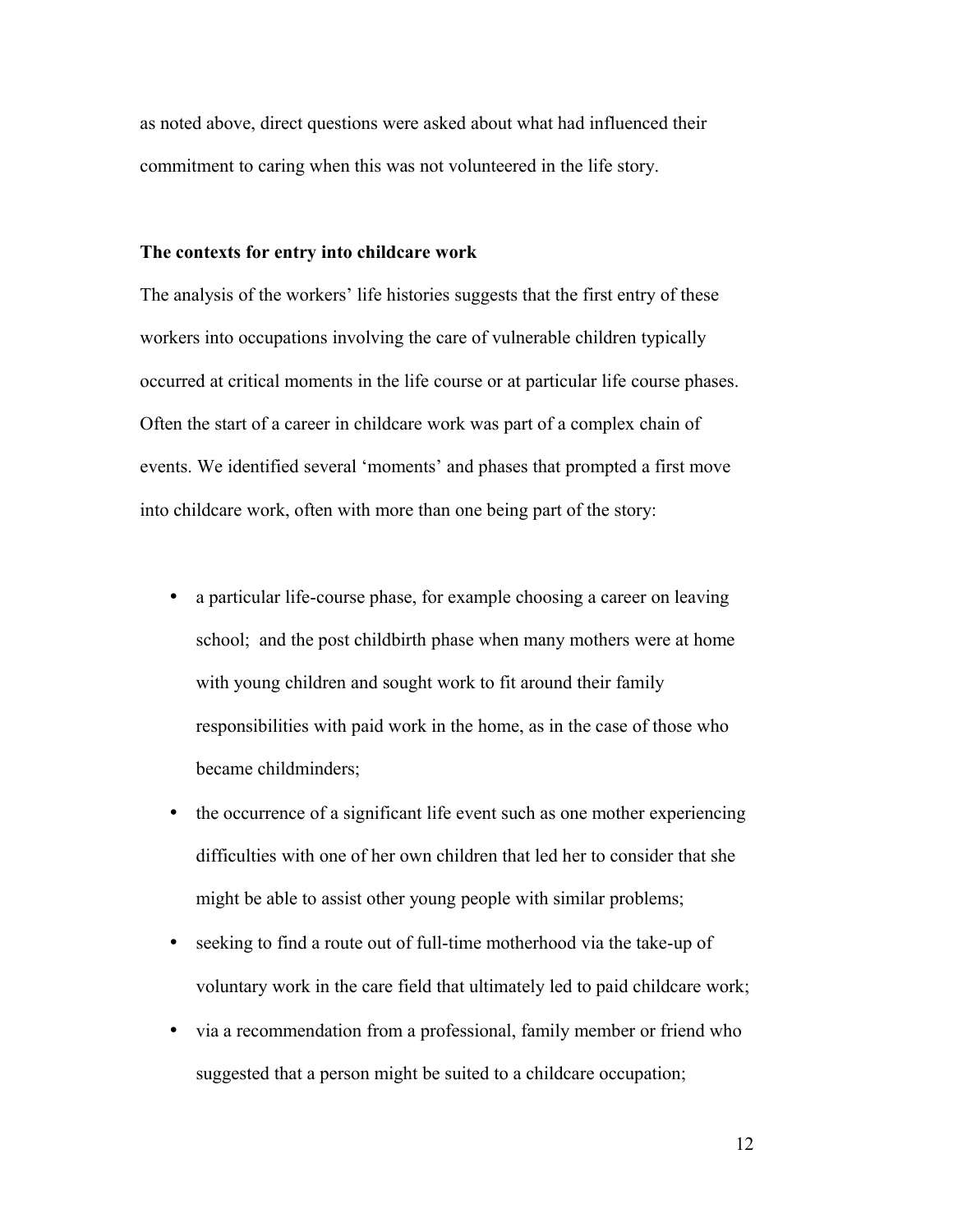- serendipity just being in the right place at the right time, for example one woman's experience of working in an administrative job in a social services department led her to feel she wanted to work with vulnerable young people;
- the need to pursue a new career, for example a man who coming to the end of his service in the armed forces wanted similar challenging work that took him out of doors: he took up work with troubled young people and took them on 'outward bound activities'.

These contextual or critical moments arose from the contexts in which people lived their lives and their relationships with others. Many were gendered and represent ways in which childcare work provides opportunities to women seeking to move out of or contend with full-time motherhood. Some were fortuitous, as in the case of a male care worker who found employment as a chef in a residential care home which prompted him to change career and to train as a residential social worker. Others were more predictable as in the case of several female carers who described (gendered) preferences at leaving school to become nurses but lacked the qualifications; instead they trained to become nursery nurses (for which no upper secondary school qualifications were then required in the UK). Often more than one such factor featured. However the accounts that care workers gave for entering childcare are only part of the story they told. As we shall show, their narratives described their commitment to caring about others, children in particular.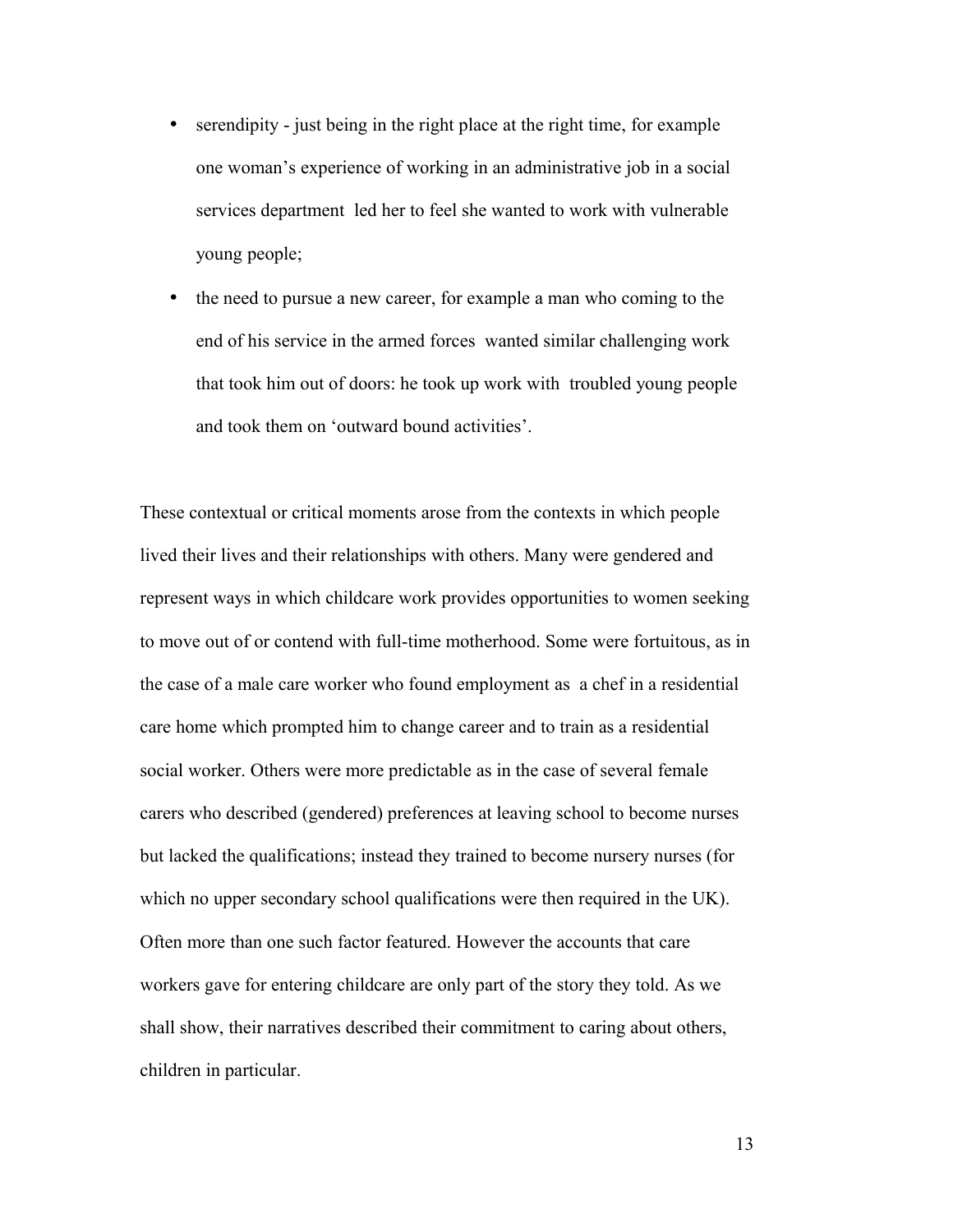Contextual explanations for why people entered care work with vulnerable children and a commitment to care are not therefore mutually exclusive. Together they form layers of explanation and understanding. Both are frames through which these different groups of childcare workers tell their stories and respond to the interviewer's questions. It is to the stories of the origins of a commitment to caring for others to which we will now turn.

## **Narratives: the genesis of a commitment to caring**

Childhood is a natural point to begin a life story, especially in a research project about work with children. For the female workers, it constituted an important part of their narrative repertoire in which to account for their interest in caring and care work. A degree of reflection by these workers upon their own childhoods is moreover unsurprising given their keen awareness of the disadvantage and possible damage experienced by the children they were caring for.

Some were at pains to stress that their own childhoods had been happy (6/24), with some mentioning their good fortune in having 'caring parents'. However, others described unhappy childhoods (10/24). As autobiographies and novels about growing up suggest, a happy childhood provides a less powerful narrative in rhetorical terms than does an unhappy one. Yet, as we shall show, interviewees were less concerned with telling stories of their own misfortunes than with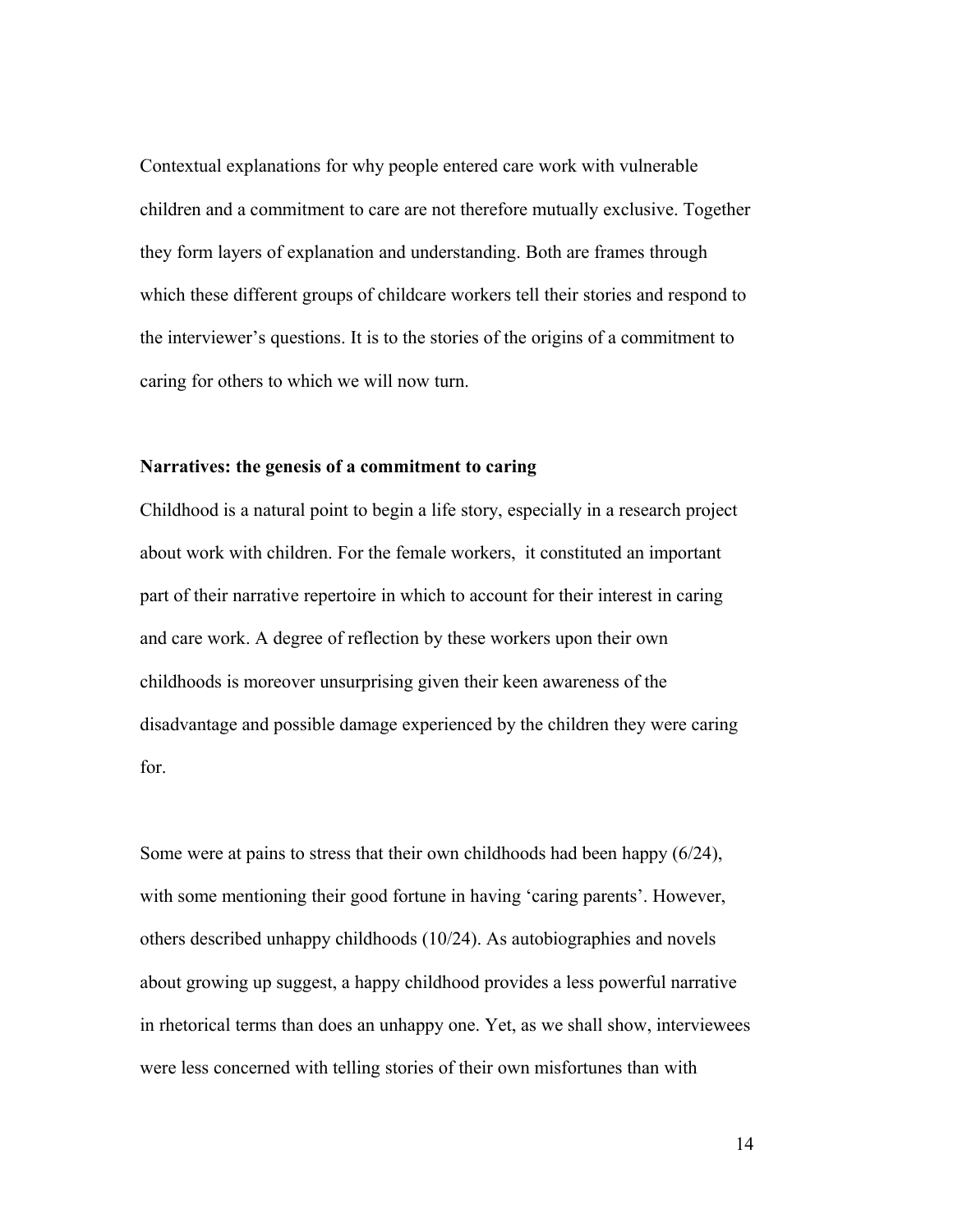showing how they were using these experiences to understand and help the children in their care.

Some gave no such evaluations and did not begin their stories in childhood (8/24). For example, a black male foster carer who had only relatively recently become a foster carer ventured at the start of his interview that he and his wife were 'professional' carers and had been motivated by the fact that, having taken advantage of the opportunity to educate themselves as new migrants to Britain, they felt they had something to give back to society. [We gained] '*a lot from this society and we needed to put something back into the society.'* However later it became clear that his entry into fostering had been prompted by the loss of his job in the business sector.

A number of narratives can be identified that capture the genesis of commitment to caring about or for children. One narrative concerns wanting to care for children from being a child, a second relates to wanting to go into a caring occupation on leaving school. Another narrative concerned a desire (again often in childhood) to become a 'good mother', a theme that resonated with their understandings of childcare work and provided 'tacit knowledge' that they drew upon in their subsequent childcare work (Brannen et al 2007). A further narrative concerned a link made between an unhappy childhood and the desire and ability to identify with an unloved child. These narrative themes are not discrete but are often combined in an individual's interview, as we shall indicate.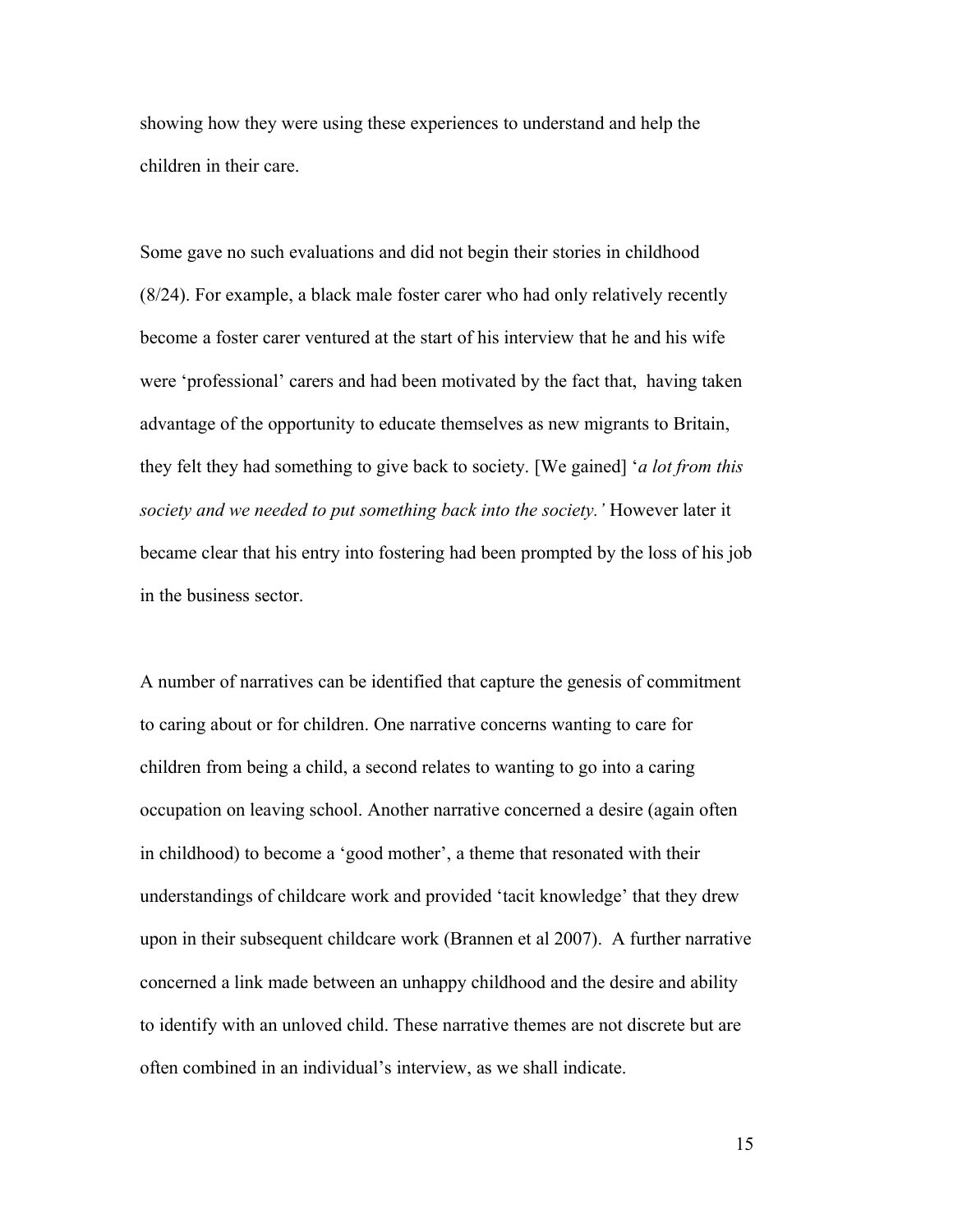# *Wanting to do care at a young age*

Several female childcare workers started their stories by noting that they had grown up in large families, had always been "around other children", and always felt "very fond of children". Several referred to having taken on caring responsibilities willingly for their siblings and for neighbours' children when they themselves were children. A white working class family support worker in her mid forties who also said she had always wanted to be a nurse began her story thus:

*I'm the eldest daughter of a sibling group of five children. I parented from an early age myself within that family group. Which I suppose had a strong influence on my love of children and families and parents*.

Pat Foster, a 49-year old white family support worker from a working class background, similarly said she had wanted to have children from '*a very young age'*.

*I've always been what I think is very good with children. I've always felt that I understood their needs from a very young age. I was one of these young people who wanted to baby-sit and take children out for walks and things like that. And I'm the eldest of three – I don't know if that's significant at all.*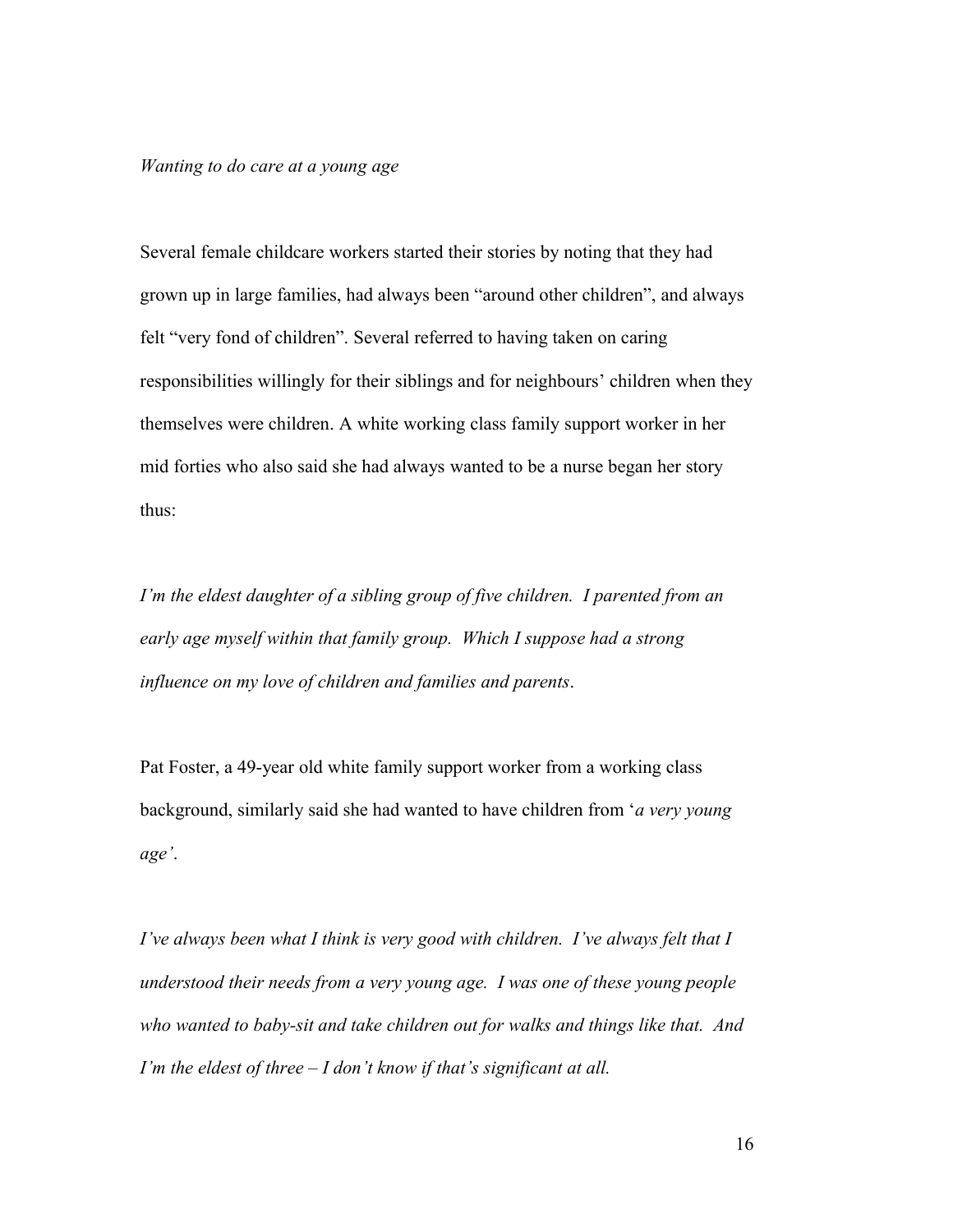A white working class male foster carer noted:

*Even at home before I was married, I just loved kids and that, being around, specially the little ones.*

Several reported doing a significant amount of caring work in their own childhoods. In some cases it was clear that this had happened because there was no adult to step in. Many though seemed proud of having performed such caring activity as children and gave it as part of a justification for becoming caring adults.

## *Wanting to enter a caring profession at a young age*

Caring occupations have been typically aspired to by young girls (for childcare workers see Cameron et al 2002), especially those born in the 1950s and 1960s. Such gendered career choices are shaped within families as well as in schools and by labour market structures. Susanne Grant, a black working class family support worker, worked with children with special needs. Early in her interview she recounted being heavily involved as a teenager in caring for her father and linked this to a decision in her twenties to enter caring work.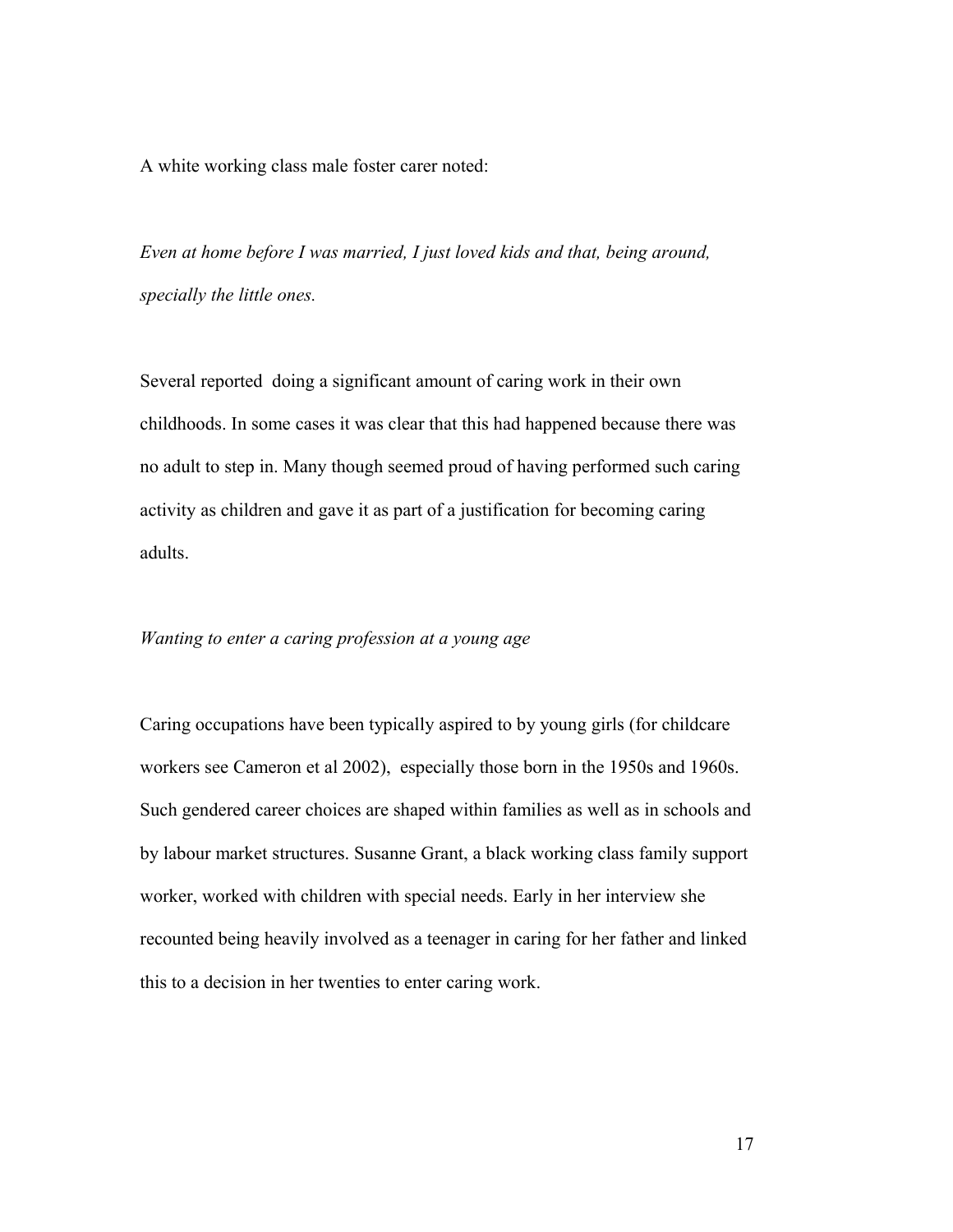*I'm the youngest of 6 and my dad was (pause) had a stroke in his 40s, so I used to do a lot of caring for him. (Right) Well because my mum had two jobs. So he'd go off to a day centre in the morning and come back for lunch time. And she used to cook and leave his lunch in a flask and then I'd come home and she'd already have gone to her second afternoon job, cleaning job. So I used to do his dinners and get him ready for bed and whatever for when my mum came in. I used to go on little day centre trips with him… He used to go to an Afro Caribbean class on Tuesday. So he used to do that. And that's how I suppose I've always kind of been in that caring role.*

Susanne also helped take care of her nephews and nieces. She was very 'matterof-fact' conveying little about her feelings at the time concerning the impact of caring on her life: she did not get any qualifications at school. Yet, interestingly, Susanne also described herself as a young person as being somewhat of a tomboy and more interested in playing football '*than sit and learn about silly babies'.* However early on in her life story, Susanne stressed her interest in people with special needs. When asked about this later in the interview, she reflected upon the impact of caring for her father on her decision to do a nursery nurse course at the age of 22.

*As I said I think I've got an interest in medicine and you know, people with broken bones and odd syndromes and whatever. I think I've always had that. But I don't know if that was triggered off from my dad being ill with a stroke and*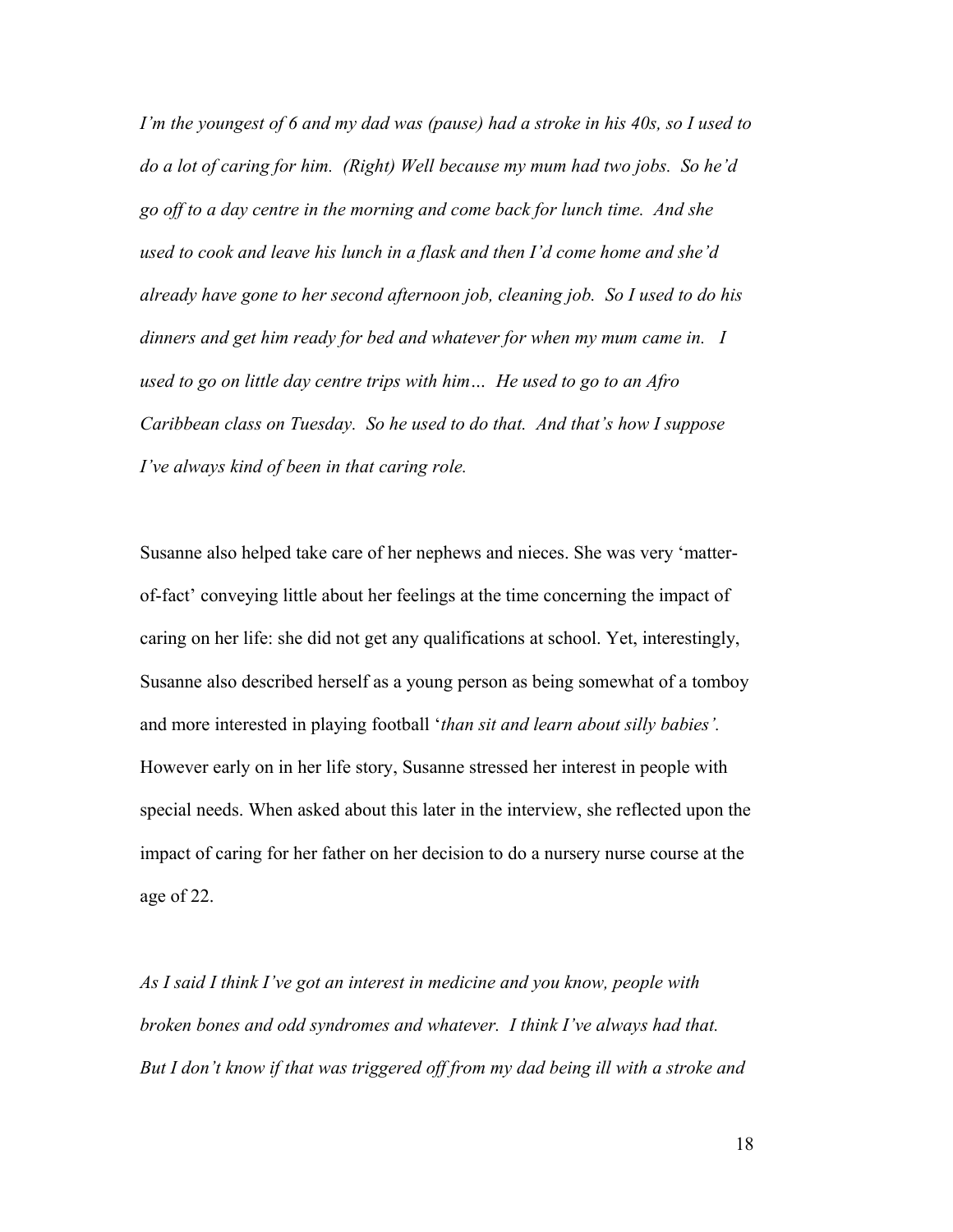*then he got Parkinson's disease. So maybe that (inaudible) was always there. Um, and then when I went to the nursery I ended up – not intentionally – but I ended up key working with two children with Down's syndrome and two with autism.*

# *Motherhood*

Motherhood was a key experience in relation to a commitment to caring. Margaret Henderson, a white working class foster carer, described her own upbringing in wholly positive terms. Throughout her interview she referred back to her experience of being a mother and saw this as the only necessary resource for fostering. She began her account thus suggesting how fostering was a 'natural' extension of parenting:

*We had three girls of our own, (Yes) and they all sort of grew up, got married and left home, kind of thing. And me and my husband thought that we had a 3 bedroom house (Yeah) and we both always loved children and we just felt so empty. And we thought we could offer someone a home.* 

For some women their narratives stressed the importance of full-time motherhood so that employment was considered incommensurate with their identities as mothers. Brenda Reeves, a middle class mother in her forties with two young children who had given up her career and taken up fostering, said: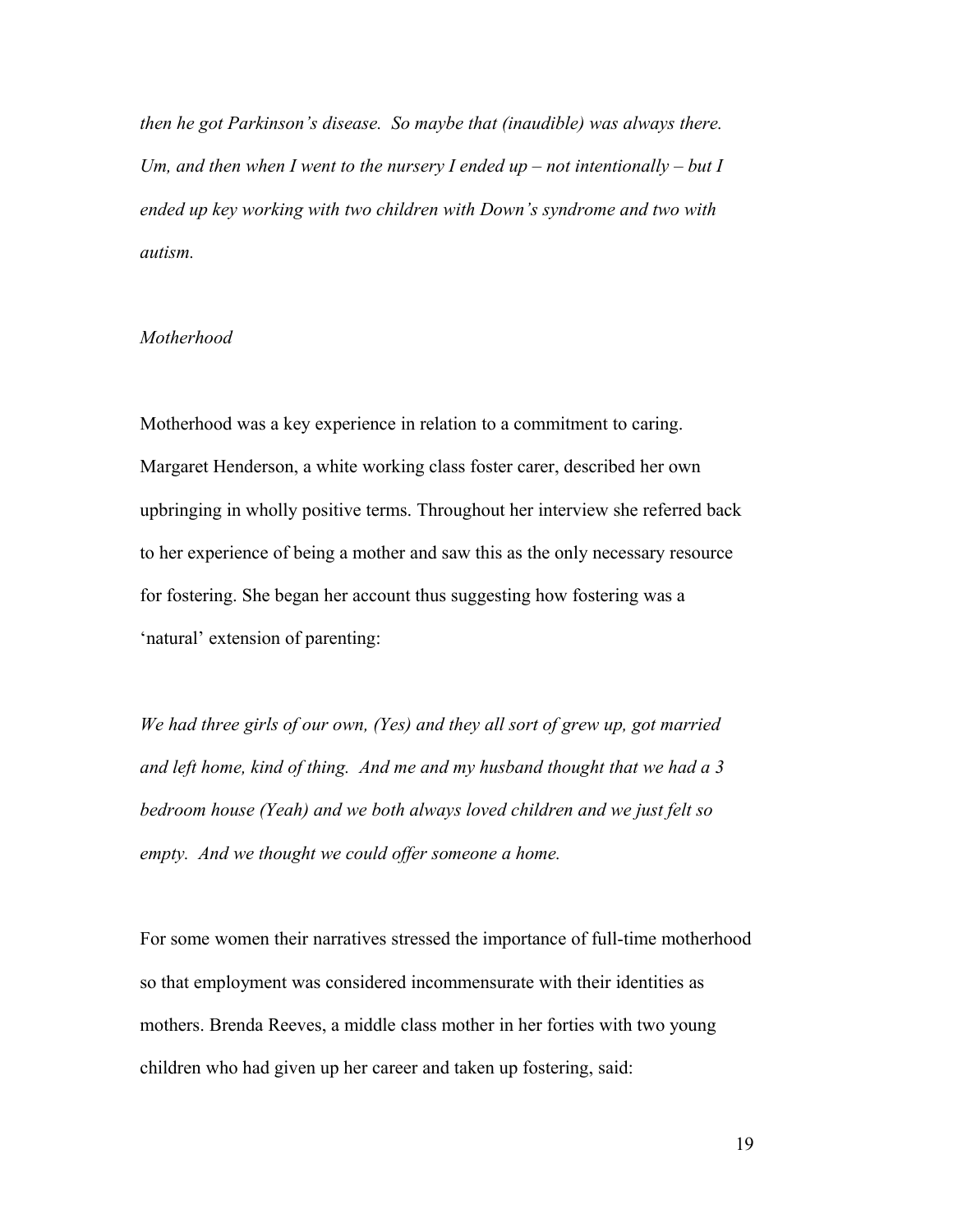*'I don't want to [go out to work]. I suppose cos I'm older. I'm 40, you know I wouldn't want to go and retrain myself for another job to go out to work, if you know what I mean. My job is looking after children, or my* [former] *job is teaching … children.* 

However she also located her commitment to caring in her own early life in which she too suffered set-backs (although she did not elaborate). Moreover she noted that as a middle class mother fostering agencies did not expect her to understand what the foster children in her care had been through.

(At assessment she was told) *'Oh no but you don't understand, you were brought up in a middle class family.' And I said 'Yeah but I still have gone through my own personal heavy life, you know, that I've had my own failures.'*

Pat Foster (referred to above) had had a child at a young age and had determined to be with them rather than work despite the financial need. She stayed at home until her two children were in secondary school (normative for British mothers in the 1970s). Pat suggested that her mother's lack of sensitivity to her own needs and anxieties as a child had influenced her own mothering. In particular she described a process by which she came to 'over empathise' (her words) with children. Moreover, judging her own mothering from the vantage point of being a care worker, she now considered that she may have been 'overprotective' towards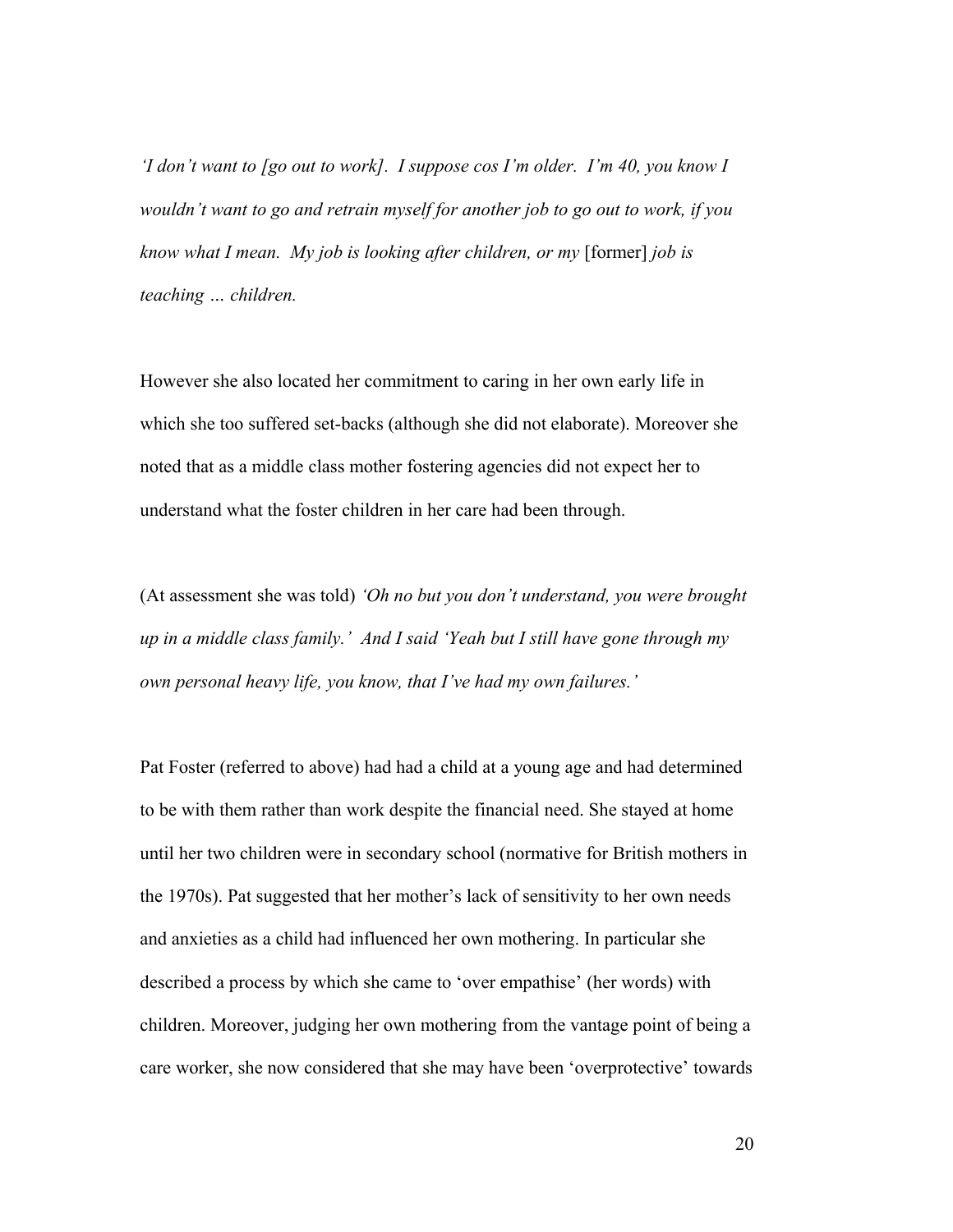her own children and may have projected her own insecurities on to them and would have done better to have worked.

*I recognise [*now] *that probably some of the insecurities that I thought my children felt at not being with me were actually about me projecting that onto them, and that they would have coped actually quite well without me, thank you very much. You know what I mean? And I think (pause) so it's more about me not wanting to (pause), and if there was going to be any pain around for them I didn't want to have to deal with their pain.*

Her change of view is sustained in a different context in which it is now normative for mothers to work. It was also gained through greater insight into herself.

Both Pat and Brenda refer to past negative experiences when they were growing up. However the degree of hurt in these experiences was probably less than those referred to in the following narrative.

# *Understanding and identifying with the unloved child*

This next narrative suggests how a deprived childhood can become a *transforming* resource creating a determination to help those similarly deprived. The stories told by several care workers described traumatic childhoods and how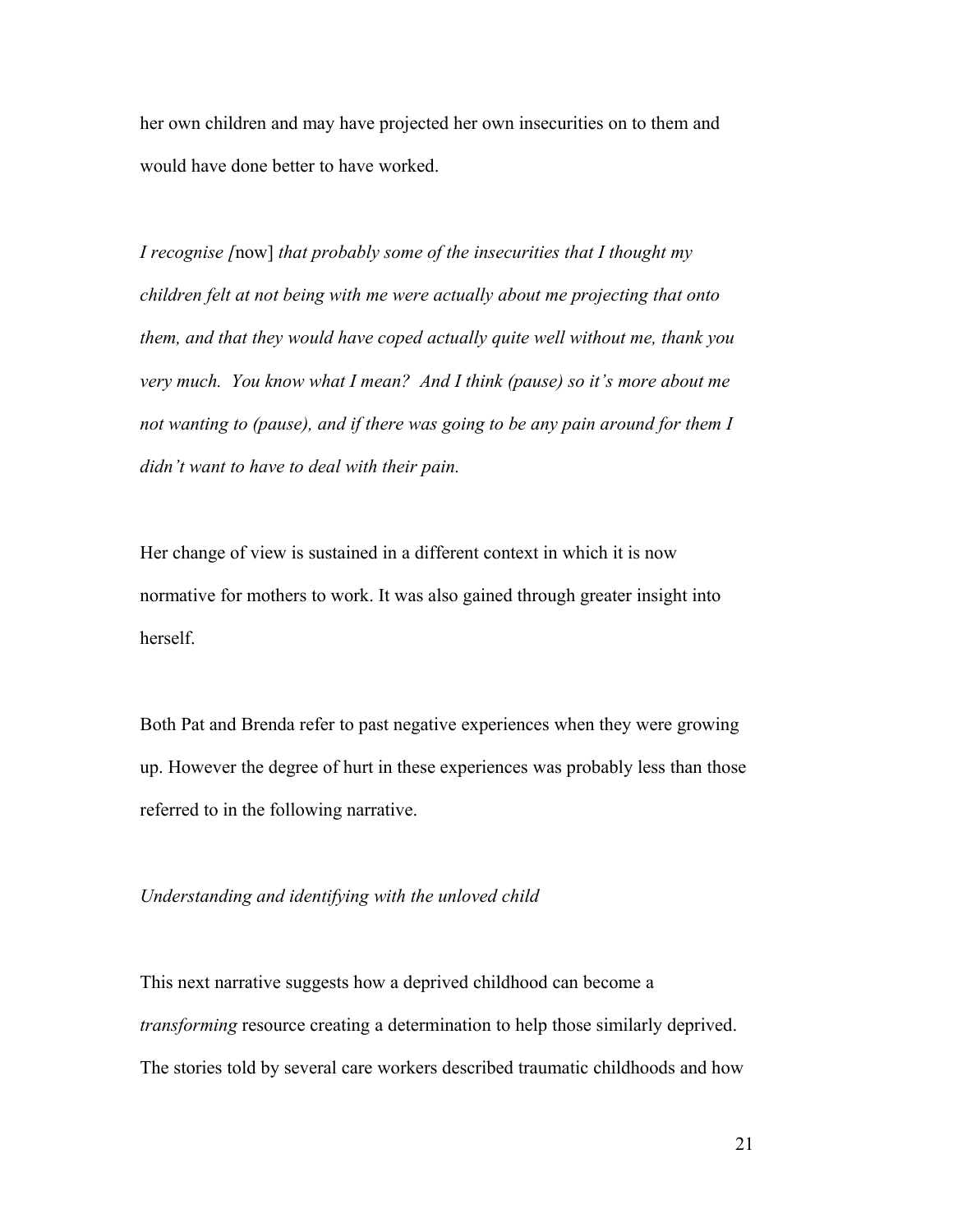having been vulnerable children themselves they had come to understand both their own experiences and feelings and those of children in their care.

Such unhappy personal experiences were however only briefly referred to. For example, Mary Haywood was a 47-year old white foster carer who had been a lone parent for many years. In her opening narrative, she described having spent the first 12 years of her life in care (she never knew her parents). She gave little more than the bare, shocking facts. *"If you ask me why I got into foster caring basically I think it was because I was in a children's home till I was 12 myself."* Mary was taken into care when she was a few days old. Because of her physical characteristics she said she was difficult to place and had been through 47 placements. She described the children's home as 'horrendous' and recalled how she had been made to feel 'different'. Aged 12, she was adopted and developed a good relationship with her adoptive parents. Mary's account focused on the development of a deep sense of moral responsibility towards vulnerable children that had emerged against the background of her own childhood.

*I could never see any child out on the street or anything like that, or in trouble. I mean I just live for kids. I mean they bring me so much light and life. You know there is so much baggage that comes with kids through maybe their own parents' problems and things like that, which is pushed onto the child, you know. And childhood, because I never had a very happy childhood, I mean I was always*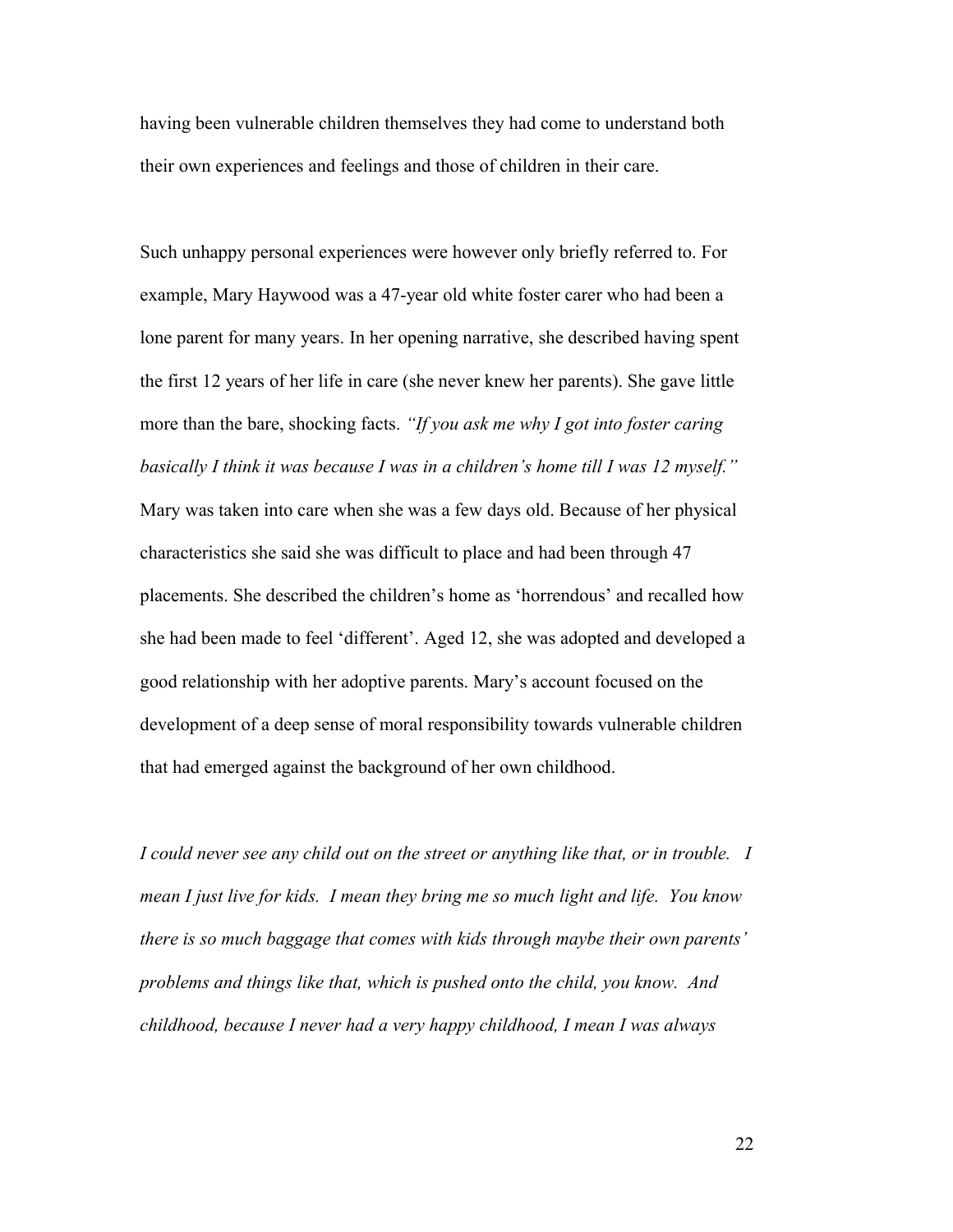*watching my back, always fighting for my own things to be kept safe, you know I don't think any child should have that worry or problems and burdens on them.*

Mary's story suggests redemption. This was achieved through the love of her adoptive father and her late husband and by becoming a mother herself. She now looks back at her past in terms of 'cared for status' and the society of the time ('Because that's what I *was*').

*(I) Never wanted children when I was young. Cos I never wanted to think that I couldn't love them the way that I (pause) you know I would never want to fail them and make them feel like I felt unloved. And you know just the problems of society if you like when I was younger. Because that's what I was. In my eyes. And I think that's (pause) But then you meet somebody don't you and you fall in love, and then you have a child."* 

But her past is not left behind: she describes been assiduous in ensuring that neither her own child nor any of the very many children she has fostered came home to find her not there.

Other care workers reported abuse and neglect in childhood and had to take major responsibility for their younger siblings. Eileen Wheeler, aged 41, a white community childminder and foster carer, was the second of eight siblings and came from a poor working-class background. She and all seven siblings were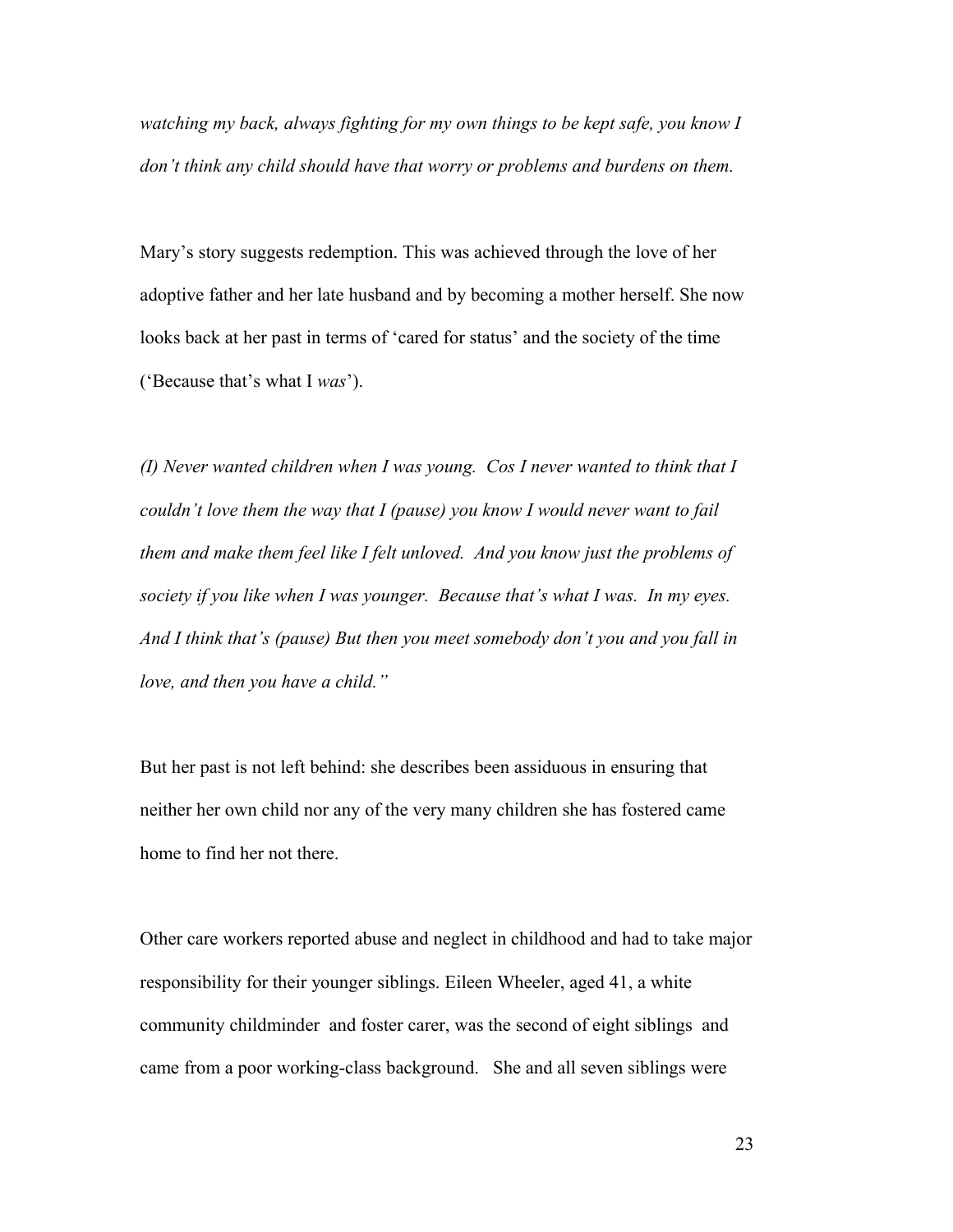taken into care. Eileen reported remembering little of her early life beyond having a 'very unhappy time' living with her aunt and then later with her grandmother, having to care for her siblings. But Eileen was clear: "*I think it's made me the person I am now, a stronger person."* Later in the interview, she referred implicitly to her own childhood in describing the empathy she now felt for needy children:

*I think I can meet their needs. Because I have a lot of empathy for the backgrounds they come from. All the different types of abuse I can see the children come in – their eyes, their face. It just reminds me of my past (Yeah) and how deprived I was. And I think I can give a lot to them emotionally. I hope. (laughs) And I understand where they're coming from. Although people say 'Oh they're awful.' They're not – they're kids. So they're not to blame for that, what's happened to them….. If they're angry and aggressive. I have a lot of understanding why they're like that. I wasn't a very nice child. […] I was quite a little thug. (laughs) (inaudible) But I suppose you know like you have to have an understanding why these children are like this. If they're bullying other children - they're bullying for a reason, you know. Or they're stealing or they're lying, you know. There's a reason for it all. And I have an understanding of it, did it myself."*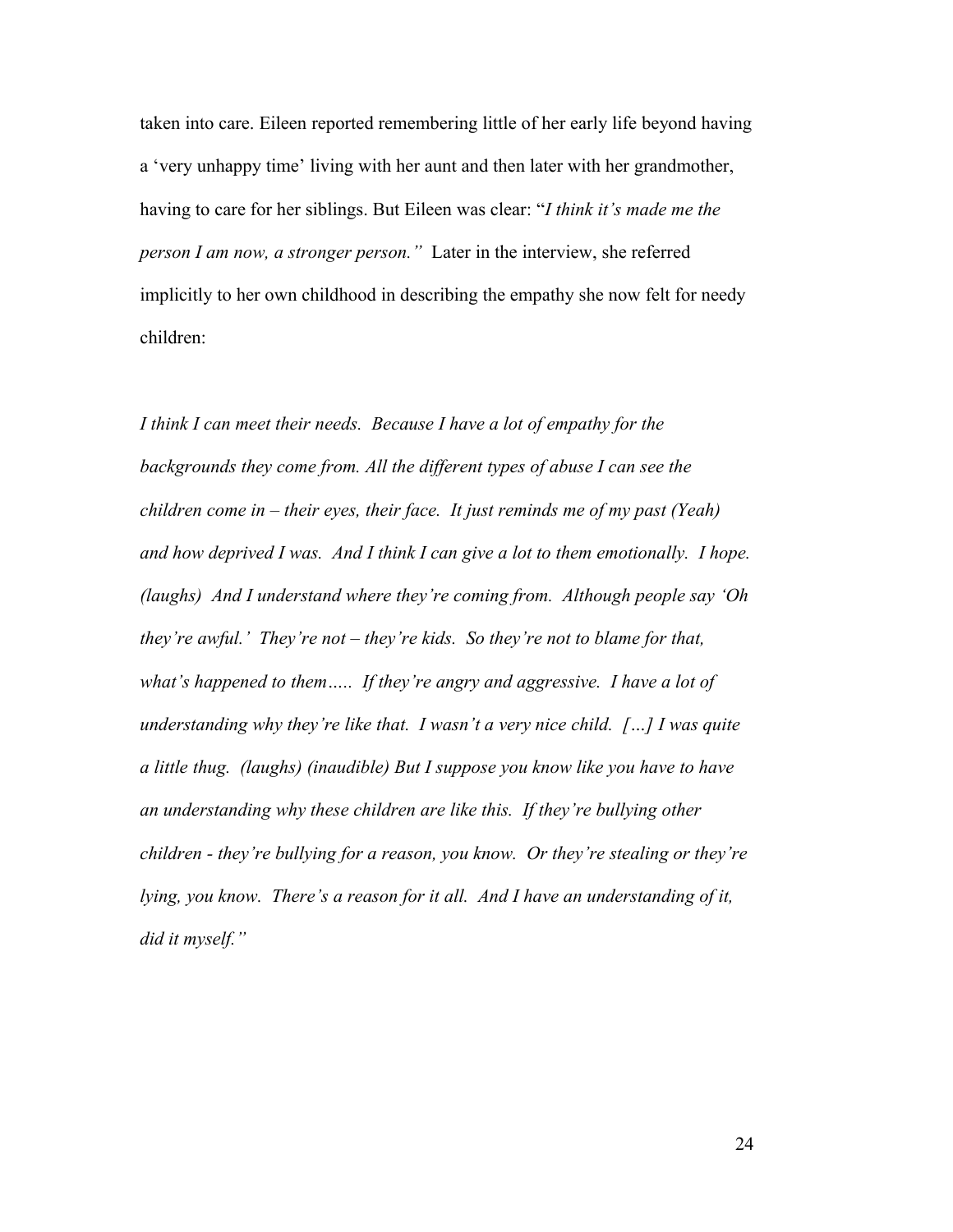Through the process of reflecting on her own childhood, Eileen developed an understanding not only of her own feelings at the time but also of children in similar circumstances.

In this next narrative a commitment to caring is both about wanting to be a good mother to her children but also about ensuring that children who have been through similar unhappy childhood experiences to her own learn to stand up for themselves. Debra Henry, a black foster carer aged 44 from a working class background, described a childhood marked by a long separation from her parents from a young age, migration to Britain aged 10 when she was reunited with her mother and met her stepfather and her younger (half) siblings for the first time. The reunion had unhappy consequences in which she was abused by her mother: *my mum didn't like me like that, she just liked me as a slave and a servant.*

In her long interview Debra suggested how an unhappy childhood made her *resist* the oppression of adults. Just as she sought both as a child and still as an adult to speak up for herself and develop self esteem, she also wanted to facilitate this for her own children and those in her care. Debra described wanting to be free from to be the person she felt had been denied her. She sought also give them the love she had been refused. She reflected on how her mother's treatment of her had made her determined that she and other vulnerable children should exercise agency – that is to be free to become '*the person that you want (*to become)' and to be rescued from being 'a nobody'.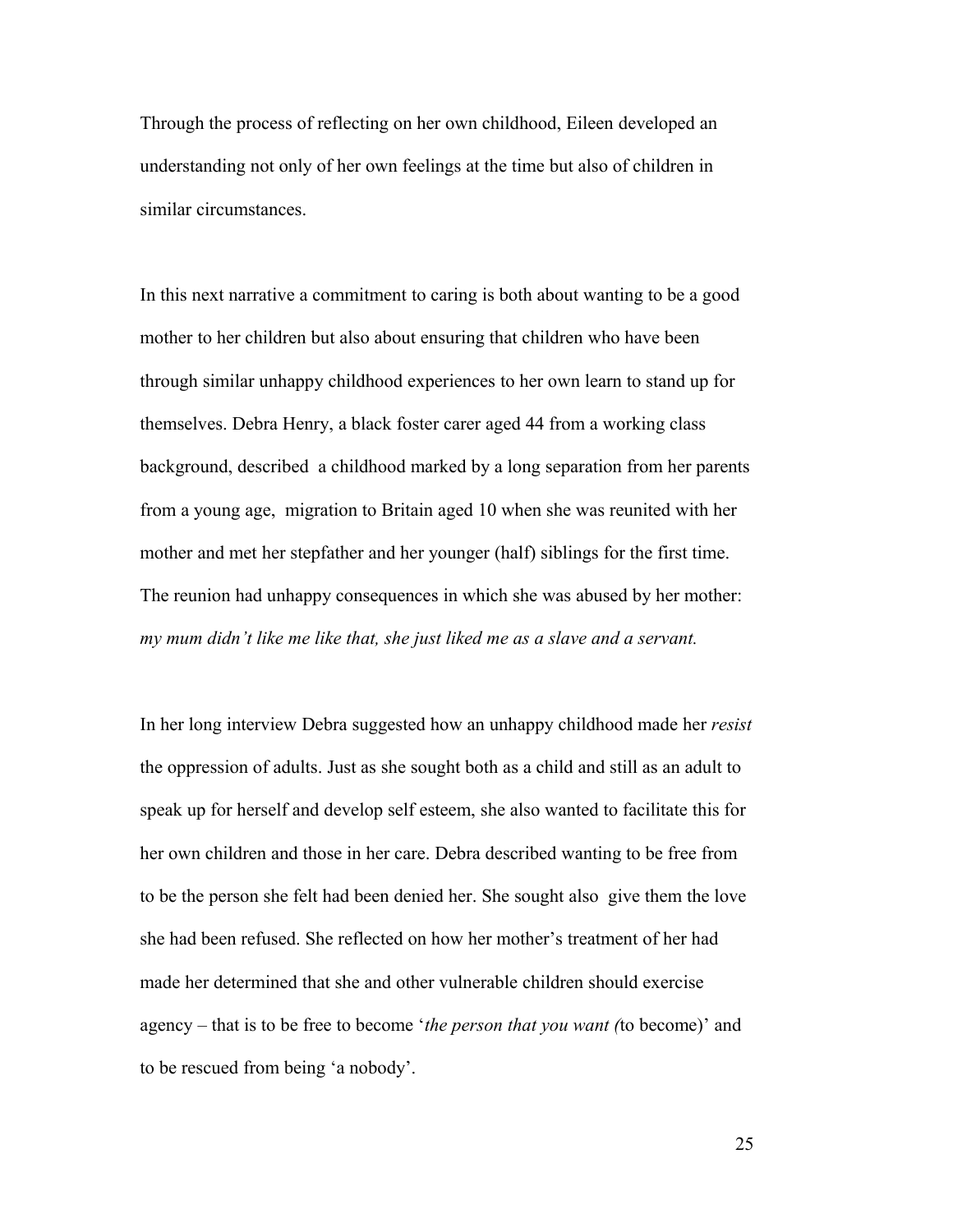*So I suppose that's what being with my mum has taught me. I suppose it's made me hard like that I suppose. Not hard in the sense as in (pause) I think the love that I deem that I should have had, I made sure they got instead. And I made sure when you're (pause) as they're growing that you're becoming the person that you want. I don't want you to become nobody, I want you to become who you choose to become.'*

#### **Discussion**

This paper has provided a multi-faceted explanation for how the childcare workforce 'comes to care' for vulnerable children. It has sought to demonstrate how a biographical approach gave rise to an analytic focus and processual picture that has illuminated (a) the conditions under which childcare workers described first entering a childcare occupation and (b) the main narratives concerning how they accounted for a commitment to caring. It is important to reiterate a methodological caveat. This is the fact that, despite the opportunity given to the study informants to set the parameters for the telling of their stories of their careers in caring and care work, their stories are shaped by the focus of the study which was on this topic. Moreover where informants did not include in their initial life stories an account of their caring commitment or their entry into care work the interviewers were directive in posing such questions at a later phase of the interview.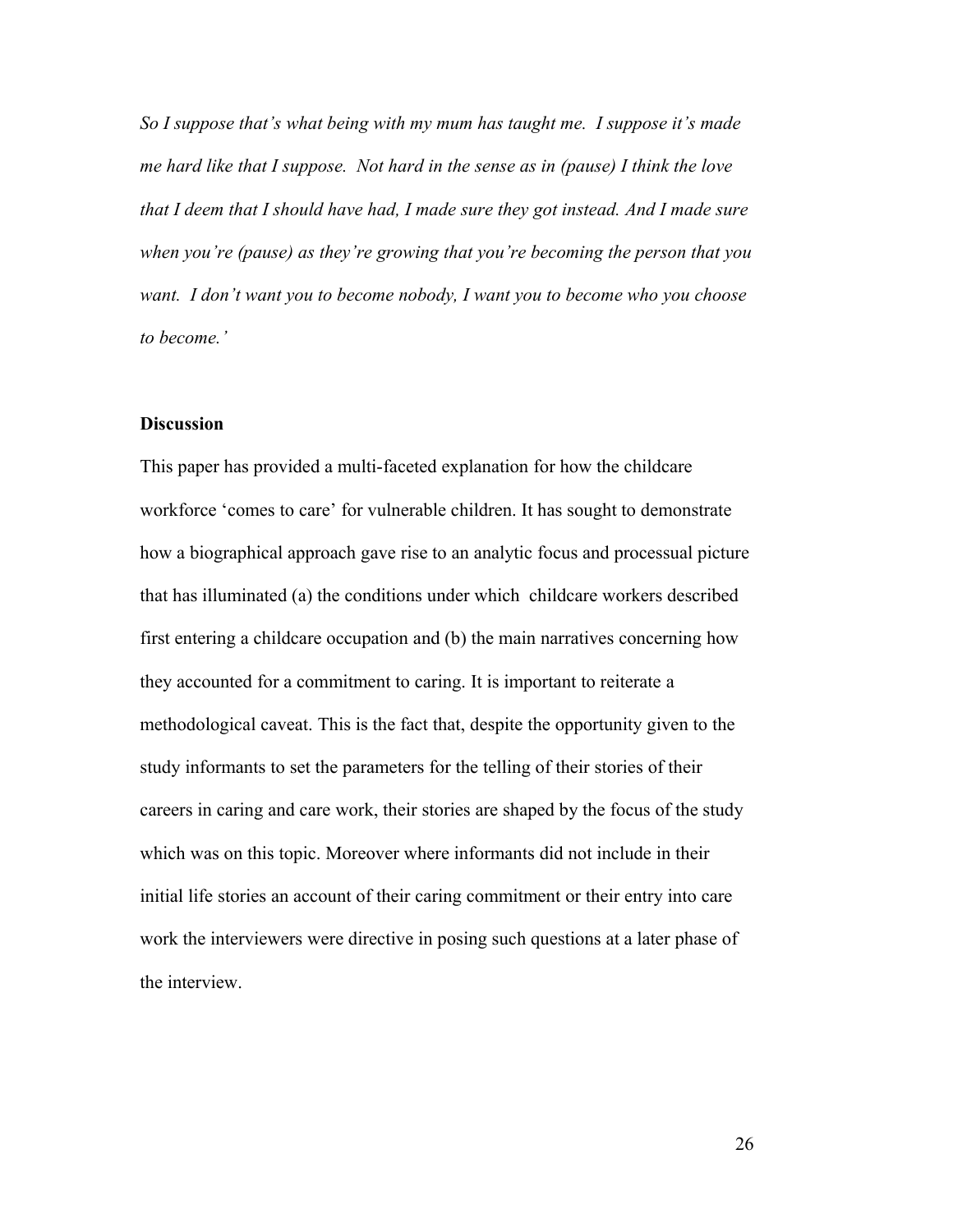There are a number of issues that merit further discussion. The first concerns the unanticipated finding that workers' own childhoods emerged as an important reference point in their narratives. Childcare workers' stories in some cases demonstrate that as children they were carers as well as recipients of care. The criteria by which children's caring work is assessed has to be understood in relation to current contexts, in particular girls' increased educational expectations and opportunities. Caring work done by children is by today's standards seen as exploitative when it adversely affects their educational opportunities and development. Moreover this perception is also shaped by the fact that such work is often invisible and that children are dependent on adults and desirous of their parents' love. Yet adults may still consider such caring work by children in positive terms, seeing it as instilling a disposition to care in adulthood while also being mindful of children's education, which makes burdensome caring problematic. Moreover, children also show that they too are disposed to care about others and are agents in practising an ethic of care *during* childhood, even though they see the 'proper work' of children as school work (see Brannen et al, 2000 for a study of children aged 11/12 and their experiences of family life). The public discussion of children as carers perhaps needs to be more nuanced and cognizant of the fact that children are active participants in caring relationships.

A second unexpected finding relating to childhood is that both the positive and negative accounts of childhood offered by childcare workers suggest that childhood provoked in many an early commitment to caring. In Tronto's concept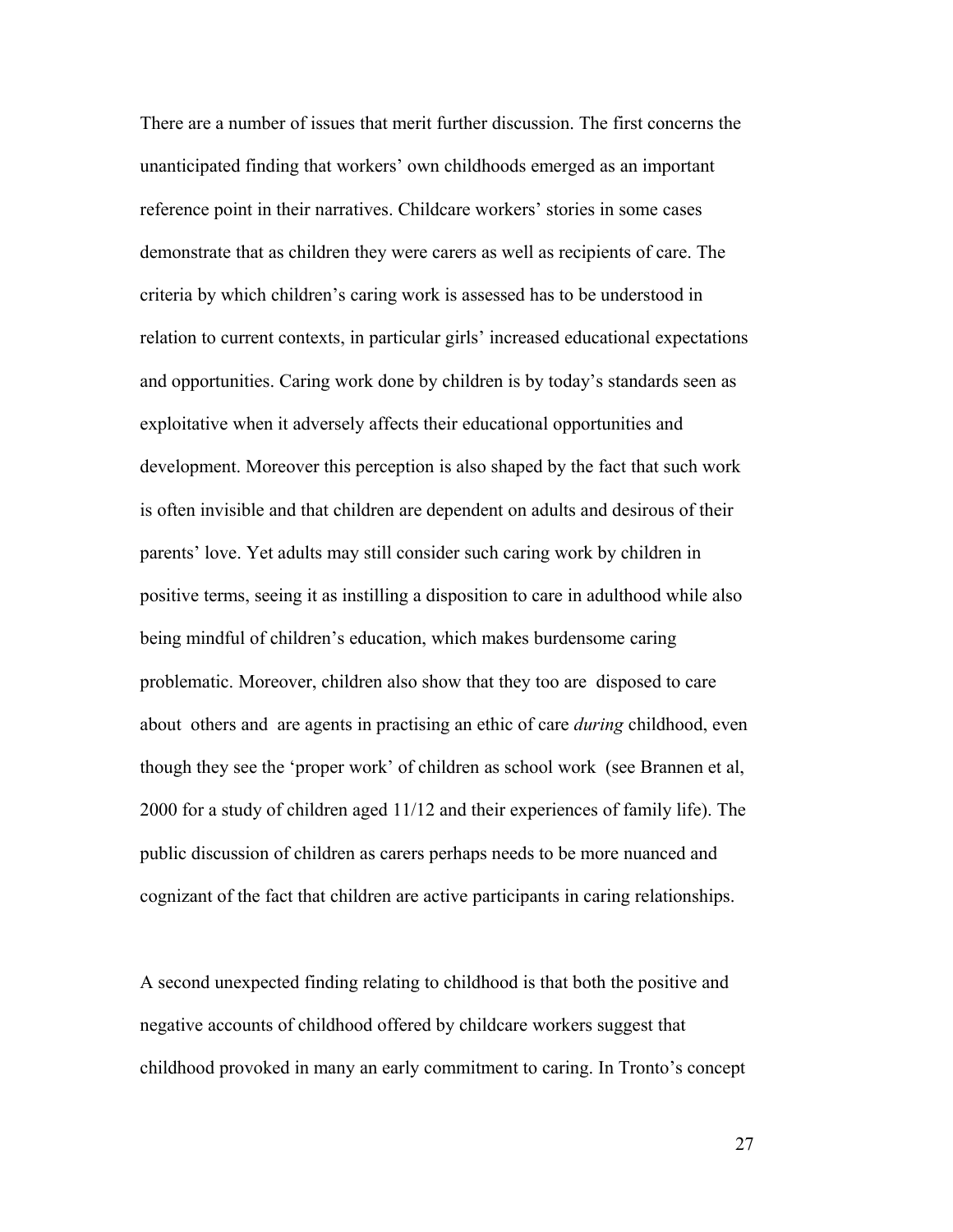of care (Tronto, 1993), a key aspect is the condition of 'being attentive' to others who need care, which she sees as a key prerequisite for becoming a caring person in society. The theoretical point that can be made here is that caring is a processual, life course experience: the experience of receiving or giving care *in childhood* is understood and interpreted by some workers as encouraging attentiveness *in adulthood* to the needs of others (vulnerable children).

Theorizations of the individual's capacity to care have tended to assume that lack of care in childhood is an obstacle for the development of caring competences, so that the victim is seen as having the potential to become a possible perpetrator (see Hollway 2006 for a critique). So that while a supportive or caring childhood may become a powerful personal resource that translates into a concern to work with vulnerable children, having a difficult childhood in which care was lacking is typically considered a handicap preventing people from feeling or being able to care. As some of the psychological research has suggested, childhood trauma has been found to adversely affect attachment (van Ijzendoorn, Schuengel and Bakermans-Kranenburg 1999).

However such theorizations are static and fail to recognize the potential for human agency and change. As discussed earlier, the capacity to care may be theorised differently (Hollway, 2006) so that it depends both upon primary relationships but also on the development of close relationships over time in which processes of both identification with and differentiation from the other take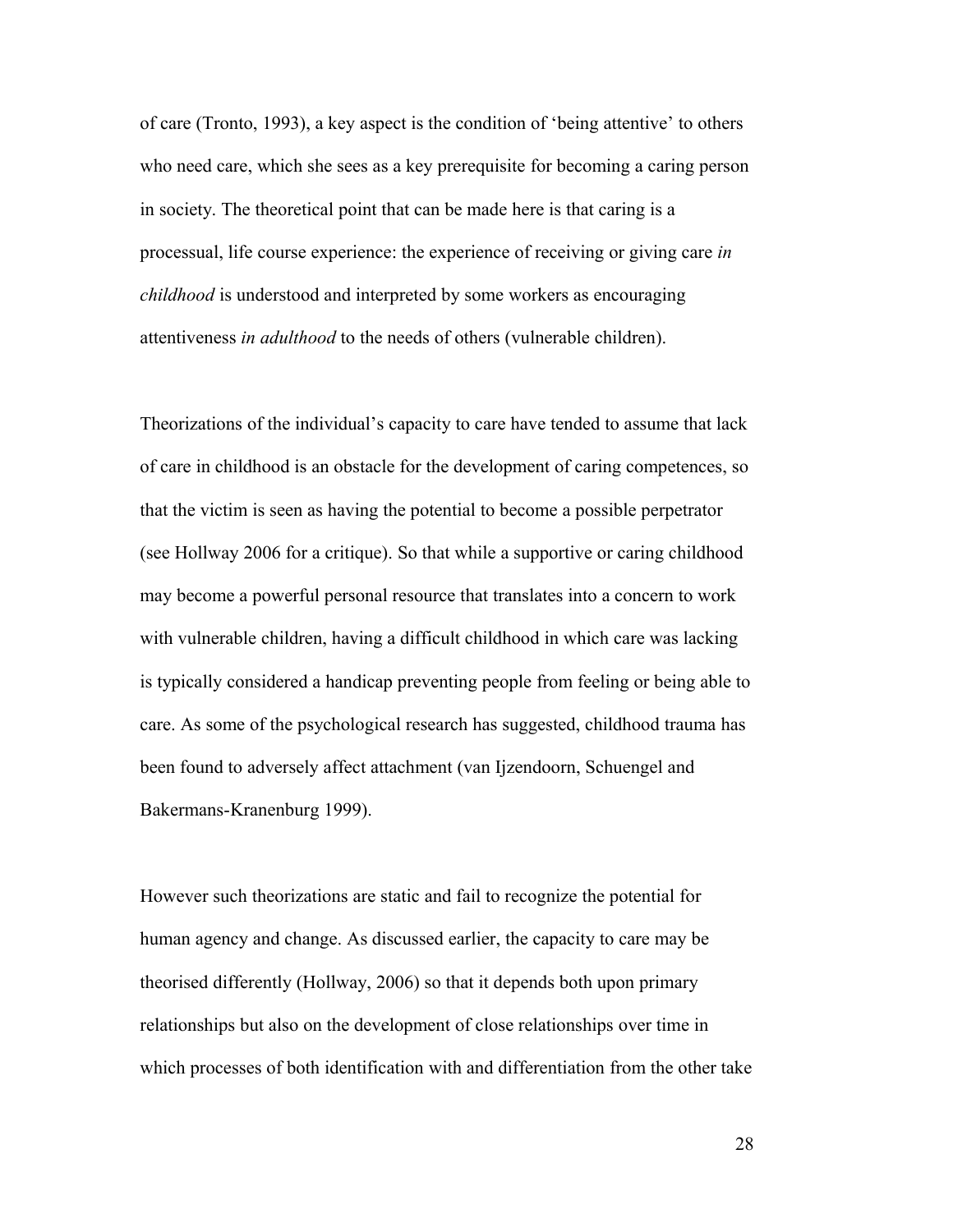place. For the care workers in our study who described traumatic childhoods, in particular the feeling of being unloved as a child (by a parent), this produced in them a determination or resolution *not* to reproduce unloving relationships. In short, over time individuals not only identified with the negative experiences of those in their care but also rejected the models of care that their parents and other family members had provided (Kellerhals et al, 2002) and sought to develop different models. The experience of being unloved as a child seemed to have been, or was in the process of being, transformed into a resource enabling childcare workers to identify with similarly unloved children and in some cases to help them create resistances against such experiences. Some carers described becoming strong persons through continuing personal struggle and sought to make children in their care similarly strong. The process of resource development also takes place through ongoing relationships with others. For one man a commitment to caring was shaped by marrying a partner who had experienced a loving childhood that contrasted with his own. He suggested how his own resources had been strengthened by hers.

A further theoretical point is that most care workers (in the study and in the population) were women. There is therefore an implicit gender bias both in the cultural narratives of caring but also in the 'events' that precipitated many into childcare work. There is also a generational bias in that the lives studied are embedded in gendered structures and opportunities that relate to particular historical periods. For example, many women came from working class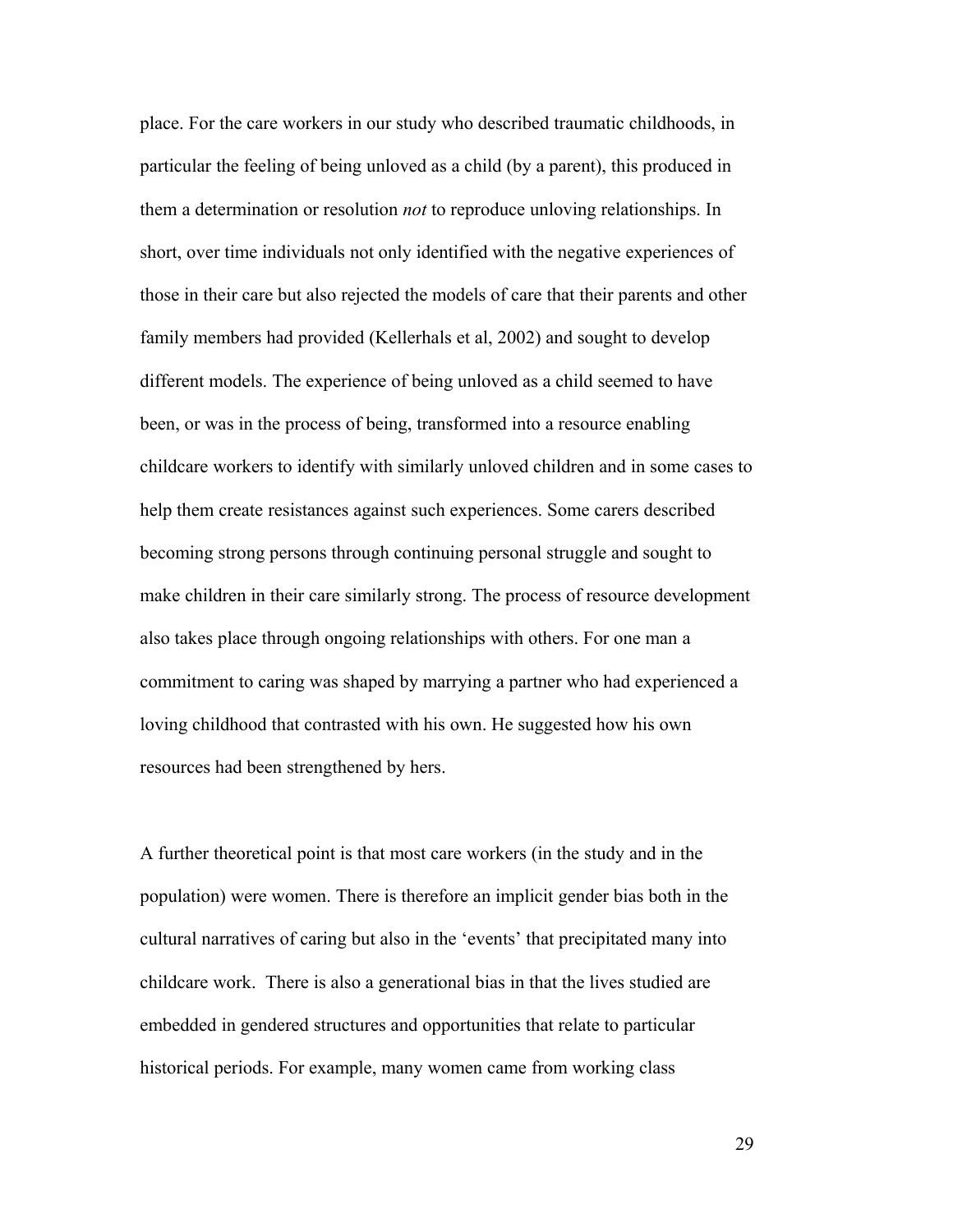backgrounds and lacked educational qualifications at school leaving age. Thus as the educational opportunities, aspirations and achievements of new generations of women rise, these findings may not be indicative for the future.

For the present situation however the findings have some important policy implications. In particular a focus on childhood and its implications for care work with vulnerable children has hitherto been ignored by researchers and by policymakers and practitioners. In particular the findings about the significance of workers' own childhood may help to shape the training and support offered to childcare workforces in the recent UK policy initiatives concerning professional development and the creation of core skills in childcare work<sup>[ii](#page-36-1)</sup>. For those concerned with developing training, they may facilitate greater understanding of the kinds of experiences, dispositions and values that different groups of childcare workers bring with them to the work so that these can be built upon and the relevant support provided. A focus upon the relevance of workers' own childhood experiences would seem an important issue for reflection for those concerned with making a difference to the lives of vulnerable children and young people. Such reflection may help to extend the capacities of those who are currently among the lesser qualified in society but who are taking responsibility for caring for some of society's most disadvantaged children.

While public policy needs to address the undoubted institutional barriers to recruitment notably the gendered connotations of the work, the low skills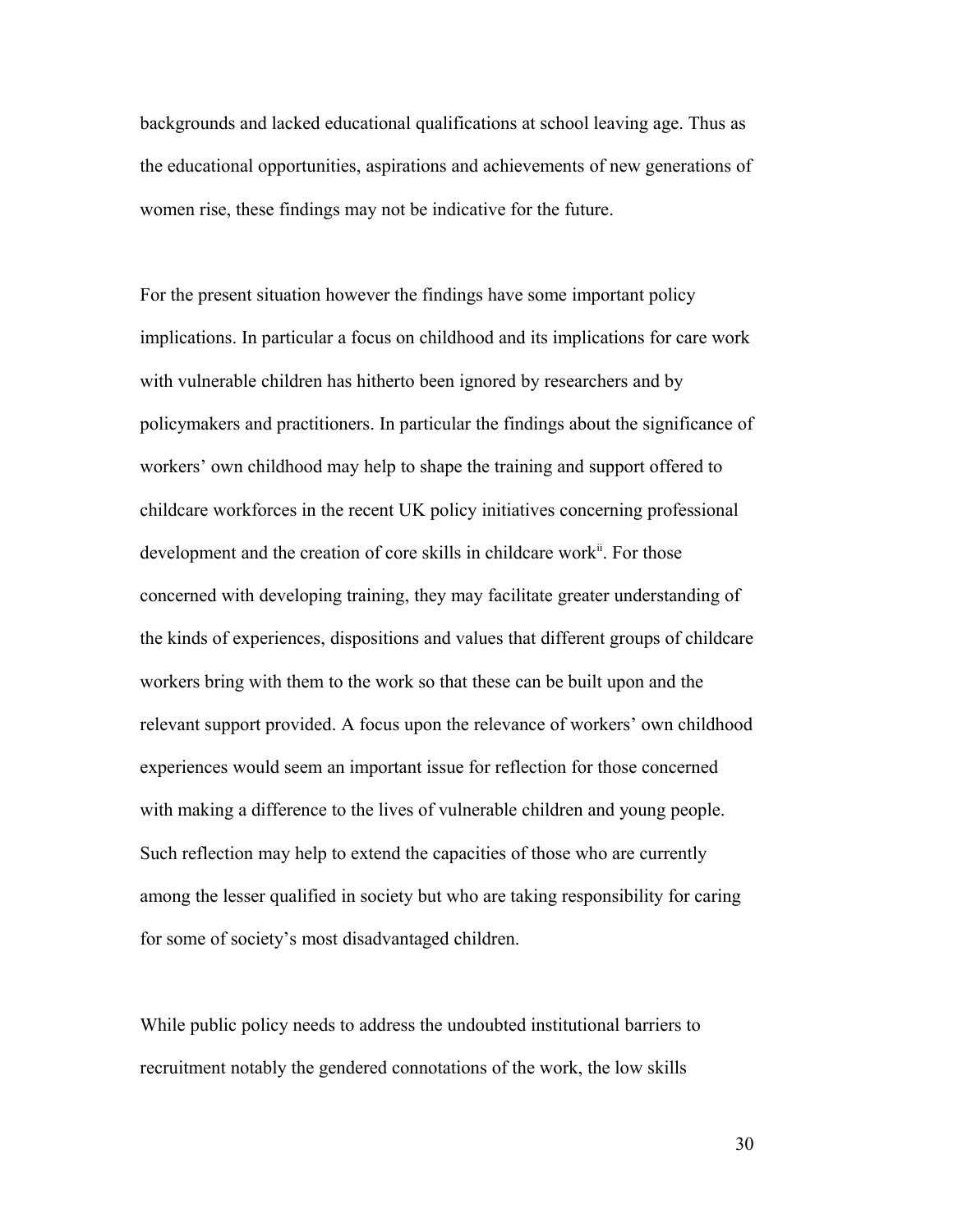required and the low financial rewards offered, it needs also to take account of and build upon the *attractions* of the work to *particular groups* and the kinds of contexts and moments that precipitate recruitment into childcare work (Brannen et al 2007; Statham et al in press). If it fails to do so it risks failing to recruit and retain workers who are highly committed to children. As this study demonstrates, care work is carried out in the context of lives that are forged by circumstances and events over the life course and by the agency of people themselves. Personal histories are not set in stone; they run alongside the present and can be an important motivator for a continuing and future desire to help others.

#### **Acknowledgements**

This research was originally commissioned by government (the Department of Health and the Department for Education and Skills), whose support is gratefully acknowledged. The views expressed in this article are those of the authors and do not necessarily reflect those of either Department.

# **References**

Antze, P. (1996) 'Telling stories, making selves: memory and identity in multiple personality disorder', in P. Antze and M. Lambek (eds) *Tense Past: Cultural Essays in Trauma and Memory*, New York: Routledge. [3-25]

Brannen, J., Heptinstall, E. and Bhopal, K. (2000) *Connecting Children: Care and Family Life in Later Childhood*, London: Routledge Falmer.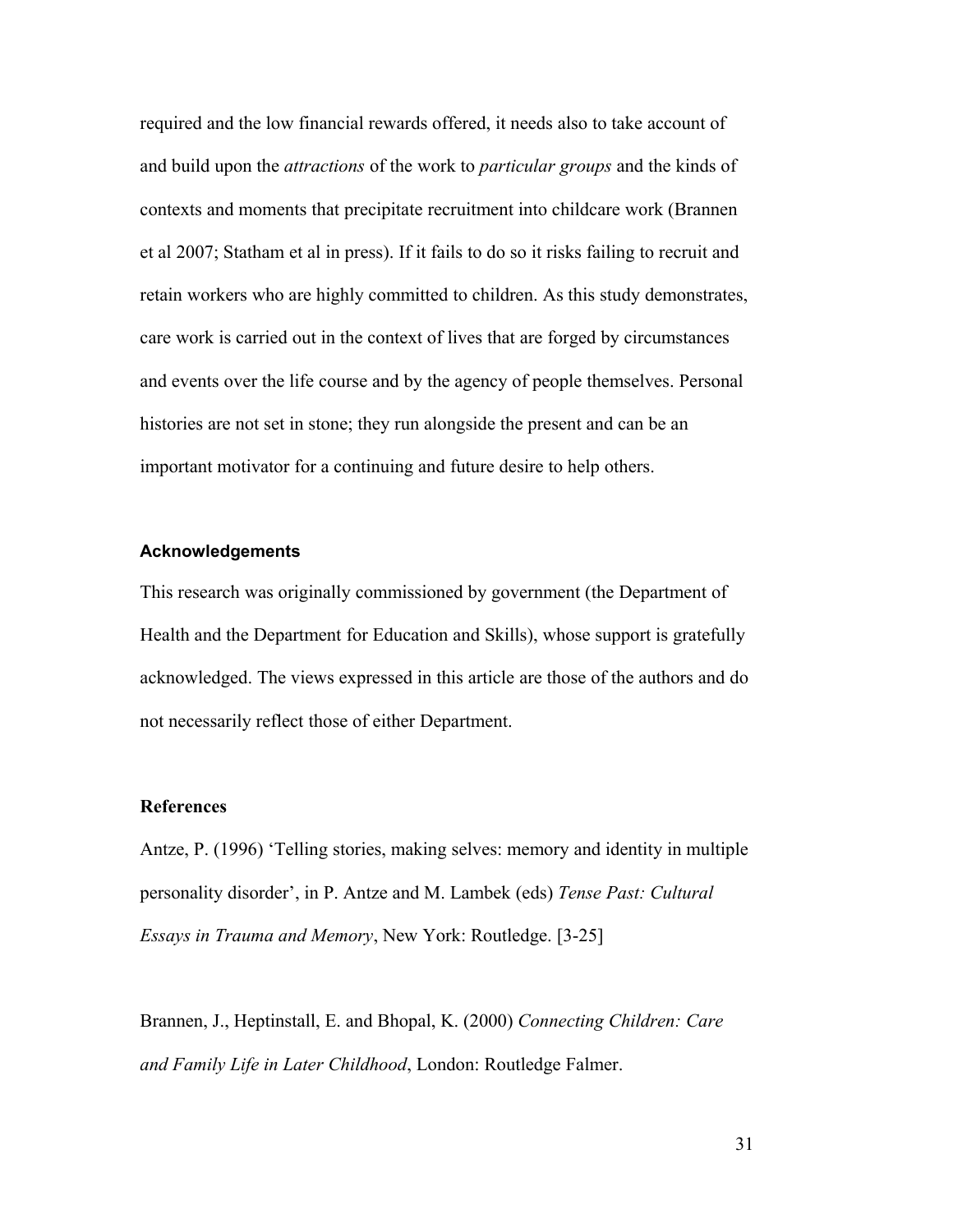Brannen, J and Moss P (eds) (2003) *Rethinking Children's Care*, Buckingham: Open University Press.

Brannen, J, Statham, J, Mooney, A and Brockmann, M (2007) *Coming to Care: The work and family lives of workers caring for vulnerable children, Bristol:* Policy Press.

Children's Workforce Development Council (2006) *Recruitment, retention and rewards in the children's workforce.* <http://www.cwdcouncil.org.uk/projects/rrr.htm>

Cree, V (ed.) (2003) *Becoming a Social Worker*, London: Routledge

Eborall, C. (2005) *The State of the Social Care Workforce 2004*, The second skills research and intelligence annual report, Leeds: Skills for Care.

Elder, G (1978) Family history and the life course in T K Hareven (ed.) *Transitions: The family and the life course in historical perspective. New York: Academic Press*

Elder, G (1985) Perspectives on the life course. In G Elder (ed.) *Life Course Perspectives: Trajectories and Transitions 1968-1980* Ithaca and London: Cornell University Press.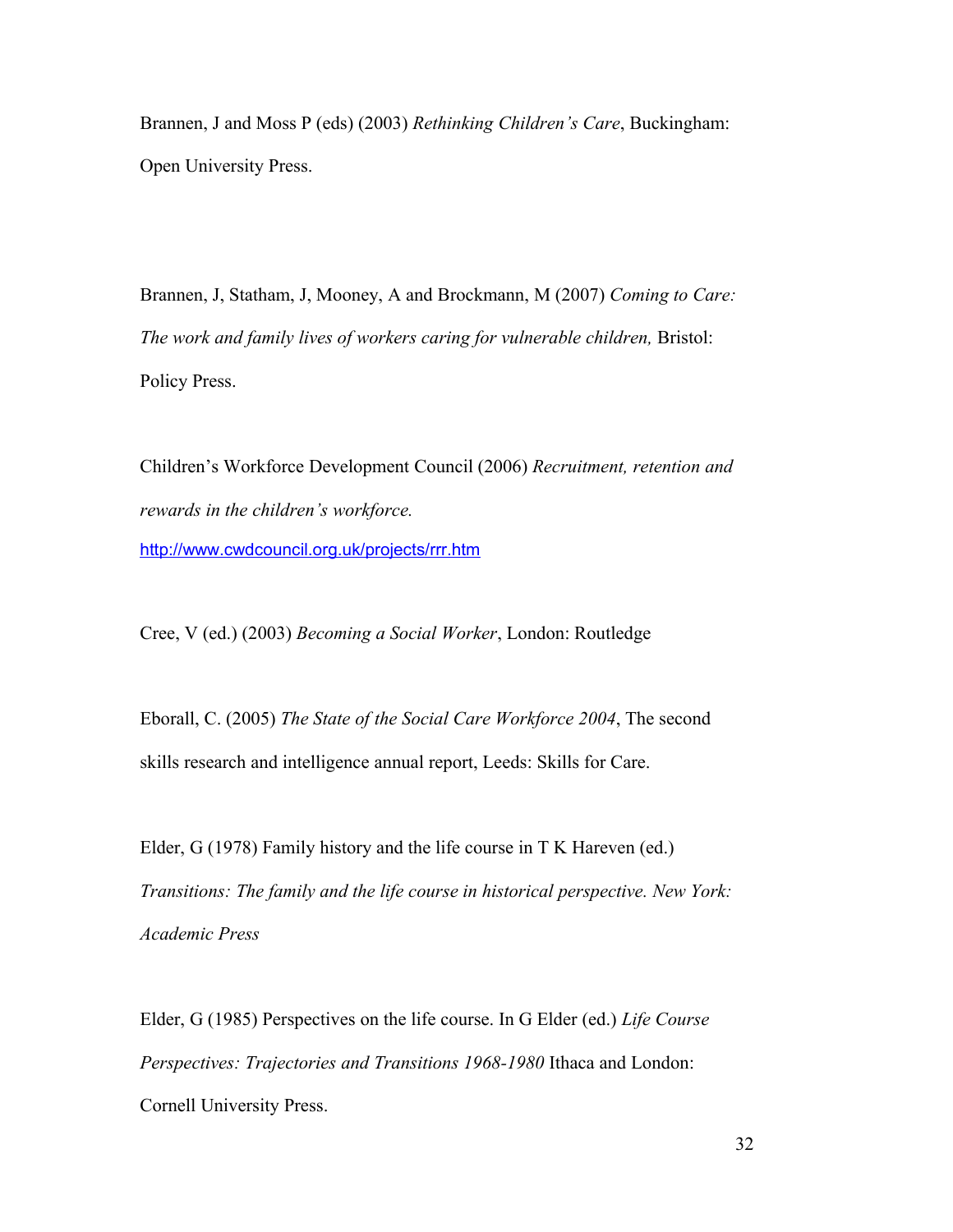Felstead, A. and Jewson, N. (2000) *In Work at Home*: *Towards an Understanding of Homeworking*, London: Routledge.

Finch, J. and Mason, J. (1993) *Negotiating Family Responsibilities*, London: Routledge

Fostering Network (2006) *Statement on the Government's Announcement of National Minimum Fostering Allowances*, Press release, 27 July, www.fostering.net/news

Gubrium, J and Holstein, J (2007) Narrative Ethnography in *The Handbook of Emergent Methods* in S Hesse-biber and P Leavy (eds.) New York: Guilford Press

Hardy, R (2005) Doing good and winning love: Social work and fictional autobiographies by Charles Dickens and John Stroud TITLE? Oxford: Oxford University press.

Hareven, T. K. and Masaoka, K. (1988) 'Turning points and transitions: perceptions of the life course', *Journal of Family History*, 13, pp 271-89.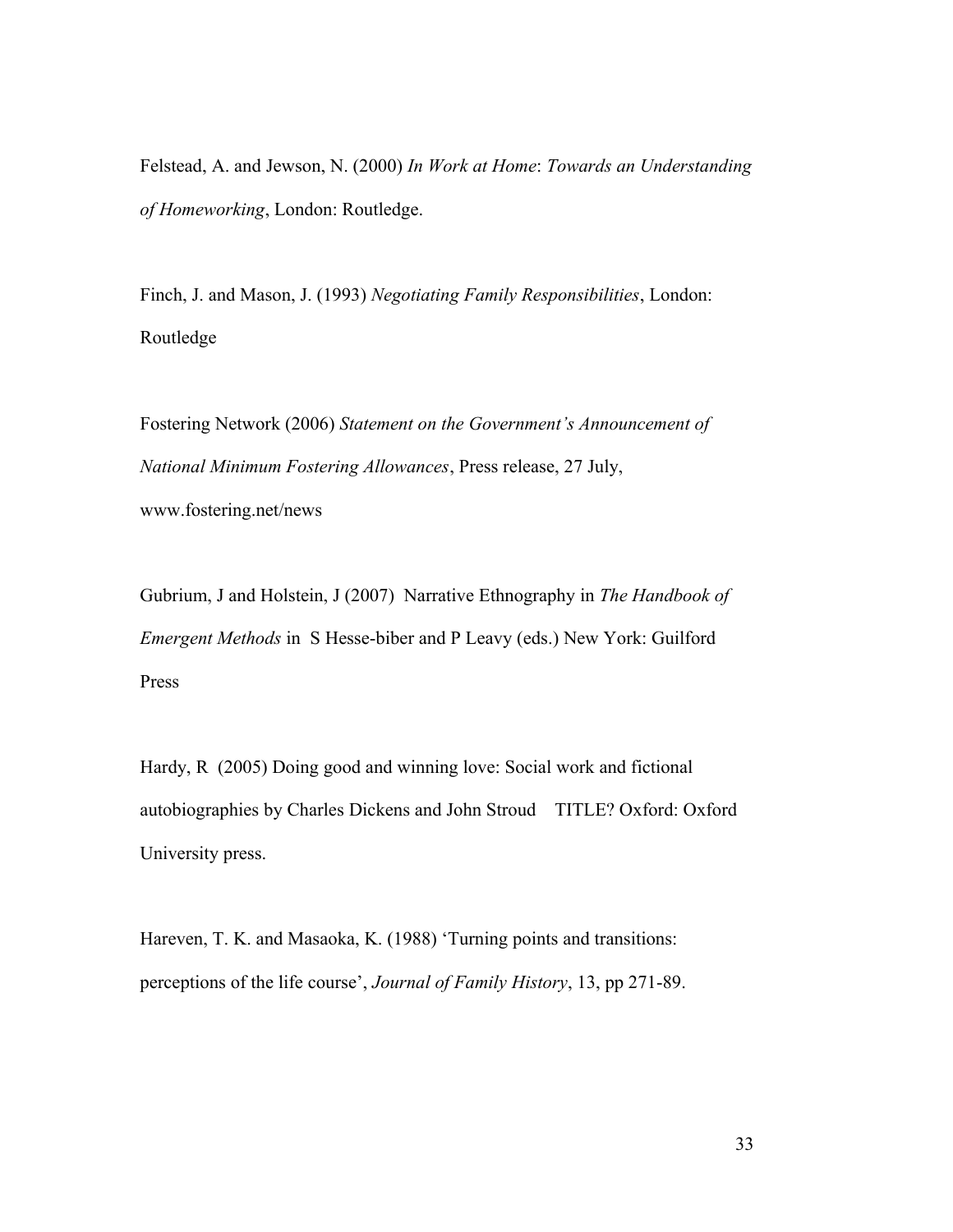Hollway, W (2006) *The Capacity to Care: Gender and ethical subjectivity*, London Routledge

Hyvarinen, M (2008) Analysing narratives in P Alasuutari, L Bickman, J Brannen (eds) *The handbook of Research Methods* London: Sage

Kellerhals, J., Ferreira, C. and Perrenoud, D. (2002) 'Kinship cultures and identity transmissions', in B. Bawins-Legros (ed) 'Filiation and identity: towards a sociology of intergenerational relations', *Current Sociology*, 50, 2: Monograph 1, March.

Laming, Lord (2003) *The Victoria Climbié Inquiry Report*, London: The Stationery Office.

Mainey, A. (2003) *Better Than You Think: Staff Morale, Qualifications and Retention in Residential Childcare*, London: National Children's Bureau.

Mills, C. W. (1959 [1980]) *The Sociological Imagination*, London: Penguin Books.

Mooney, A., Knight, A., Moss, P. and Owen, C. (2001) *Who Cares? Childminding in the 1990s*, Bristol: The Policy Press.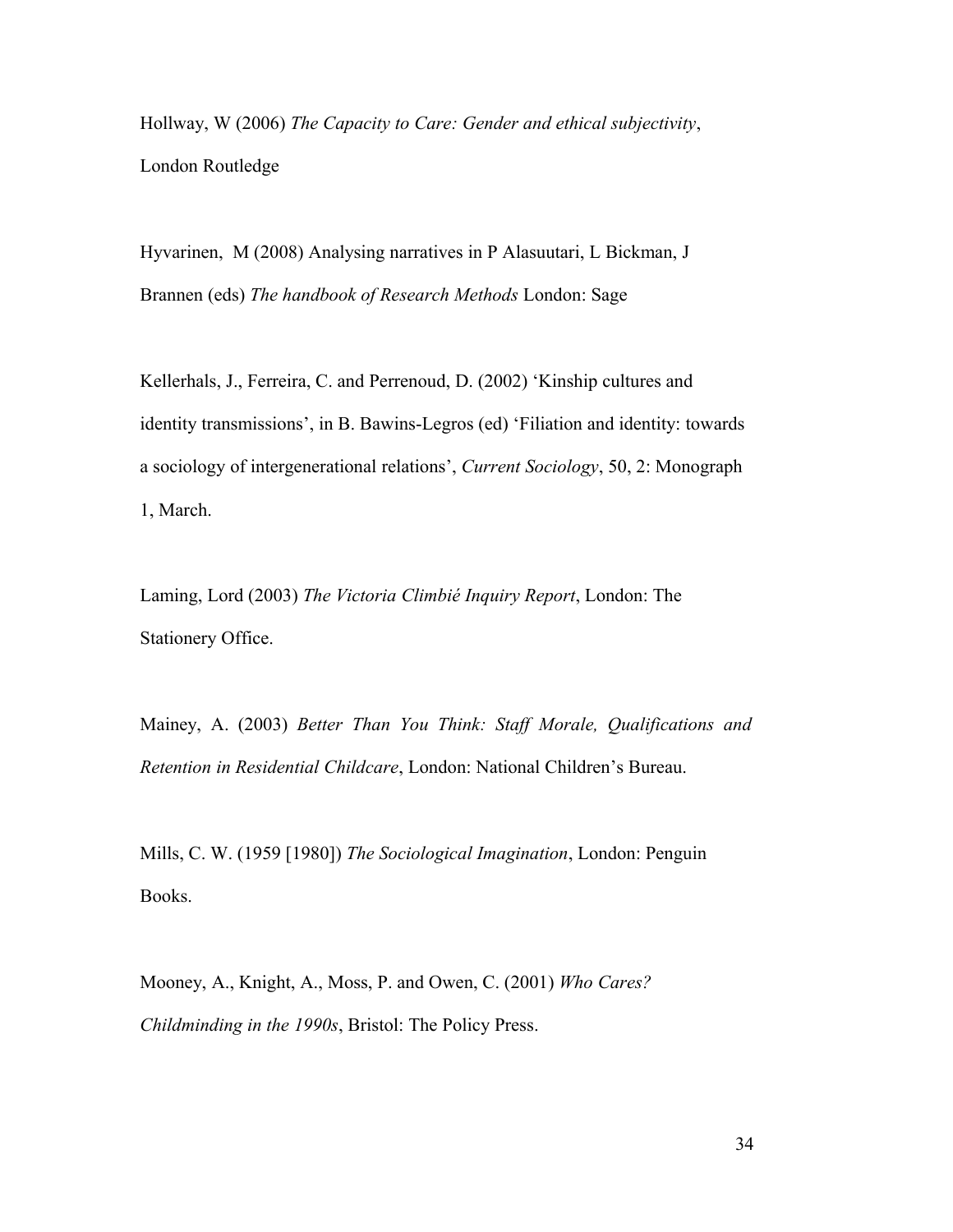Mooney, A. (2003) 'Mother, teacher, nurse? How childminders define their role', in J. Brannen and P. Moss (eds) *Rethinking Children's Care*, Buckingham: Open University Press. [131-146]

Nilsen, A. (1996) 'Stories of life – stories of living: women's narratives and feminist biography', in *NORA: Nordic Journal of Women's Studies*, 4, 1 [15-31].

Ochs, E and Capps, L (2001) *Living Narrative: Creating lives in everyday storytelling* Cambridge MA: Harvard University Press

Owen, C (2003) 'Men in the nursery' in J. Brannen and P. Moss (eds) *Rethinking Children's Care,* Buckingham: Open University Press.

Ricoeur, P. (1992) *Oneself as Another*, Chicago, IL: University of Chicago Press.

Sevenhuijsen, S (1998) Citizenship and the Ethics of Care, London: Routledge

Simon, A., Owen, C., Moss, P. and Cameron, C. (2003) *Mapping the Care Workforce: Supporting Joined-up Thinking: Secondary Analysis of the Labour Force Survey for Childcare and Social Care Work*, London: Institute of Education.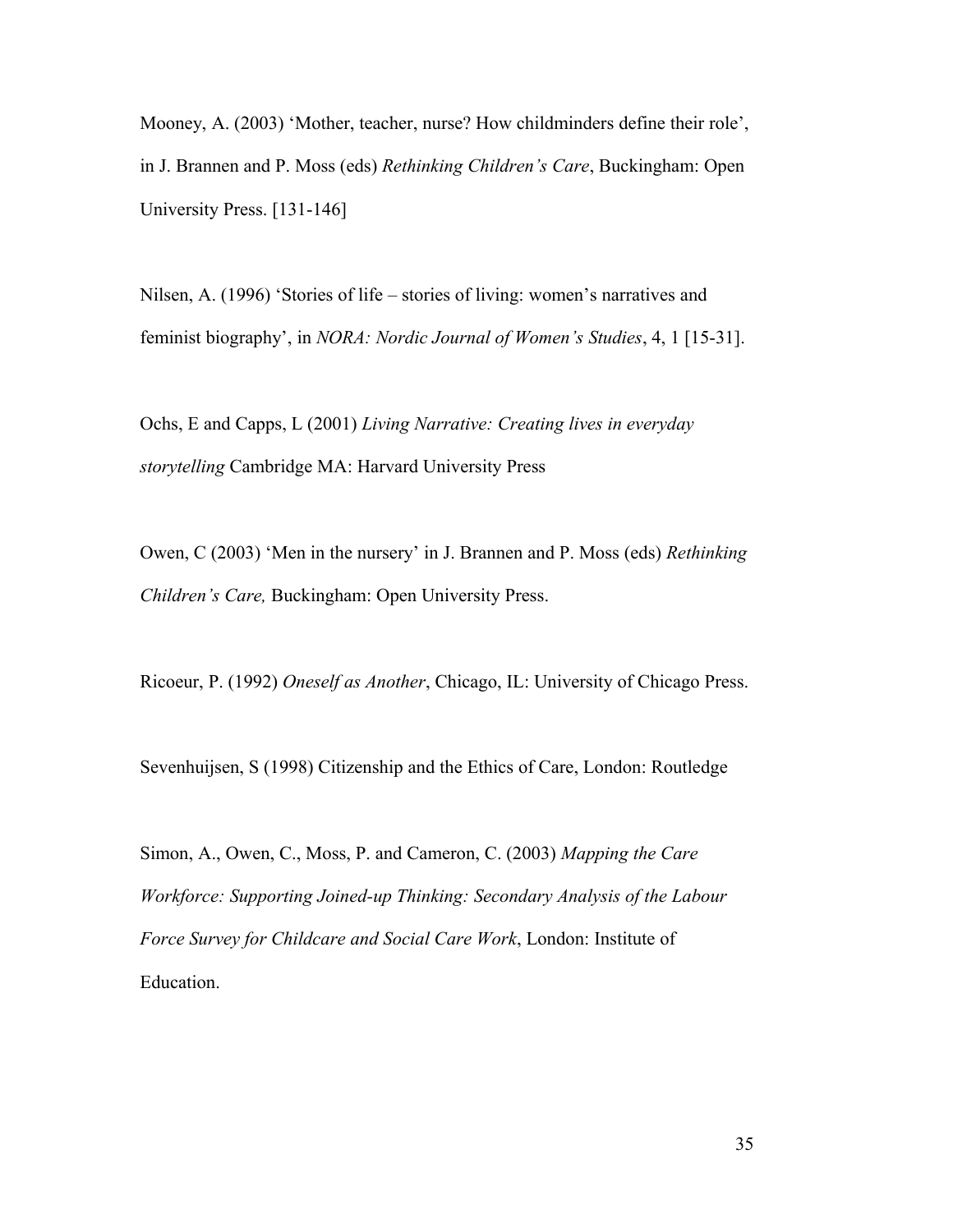Sinclair, I., Gibbs, I. and Wilson, K. (2004) *Foster Carers: Why They Stay and Why They* Leave, London: Jessica Kingsley Publishers.

Statham, J., Brannen, J. and Mooney, A. (in press 2008) Mobility within the children's workforce: evidence for a new policy? *Journal of Social Policy* 

Triseliotis, J., Borland, M. and Hill, M. (2000) *Delivering Foster Care*, London: British Agencies for Adoption and Fostering.

Tronto, J. (1993) *Moral Boundaries: A Political Argument for the Ethics of Care*, London: Routledge.

van Ijzendoorn, M H Schuengel, C, and Bakermans-Kranenburg, M J (1999) Disorganised attachment in early childhood: meta analysis of precursors, concomitants and sequelae *Development and Psychopathology, 11 225-249.*

Wengraf, T. (2001) *Qualitative Research Interviewing: Biographic Narrative and Semi-structured Methods*, London: Sage Publications.

# **Acknowledgement**

The work was undertaken for the Department of Health and the Department for Education and Skills between 2002 and 2005 at the Thomas Coram Research Unit, Institute of Education, University of London,